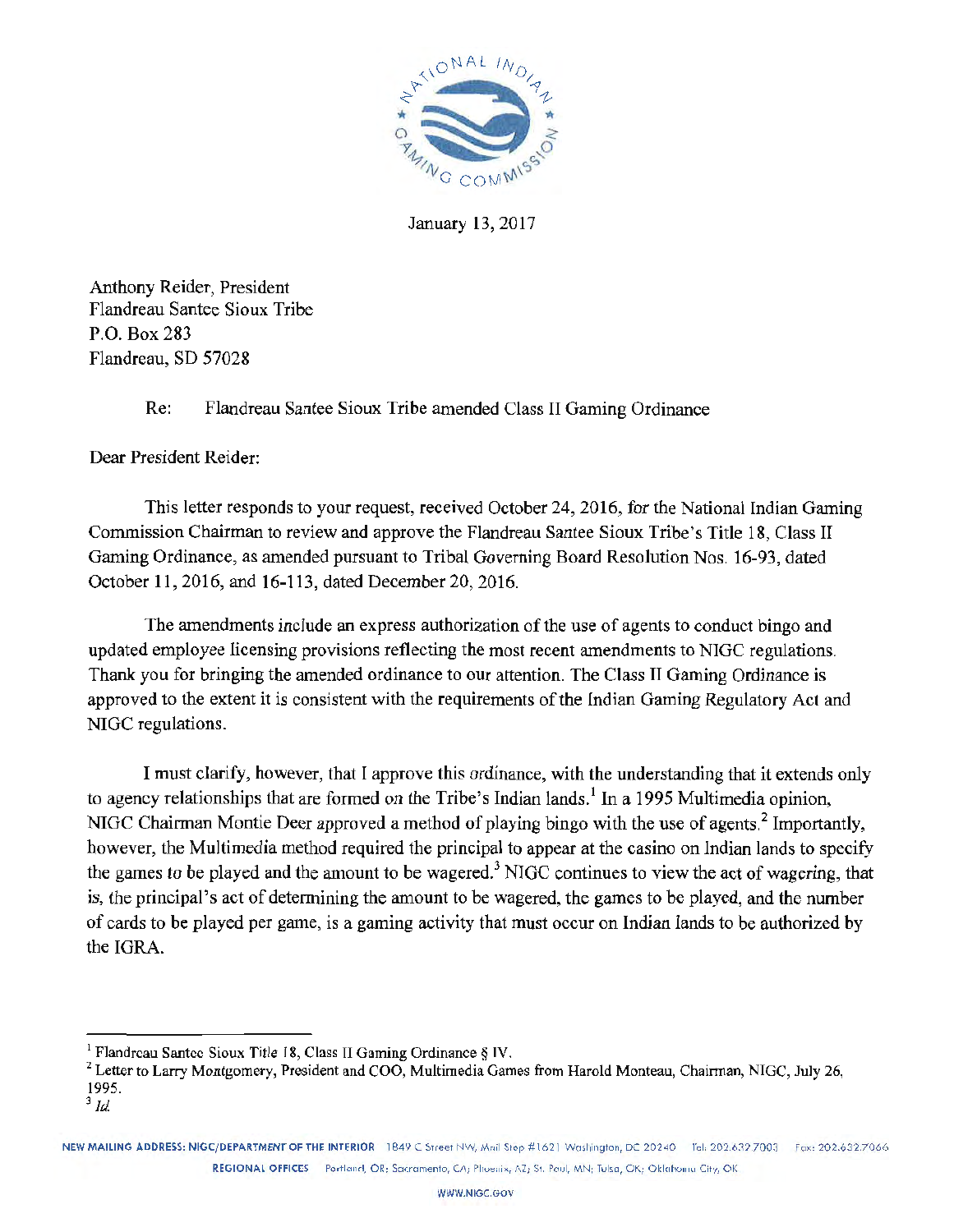President Anthony Reider Re: PSST Class II Ordinance Approval January 13, 2017 Page 2 of 2

Additionally, the United States District Court for the Southern District of California in *State of California* v. *lipay Nation of Santa Ysaber4* recently similarly ruled that wagers must occur on Indian lands. The court in *lipay* considered a game that allowed patrons physically located off tribal lands to participate in gaming via Internet connected remote devices and computer servers on the Tribe's Indian land. The game had a proxy system on its Indian lands comprised of a fully electronic system which received and processed the patron's requests to wager and personnel titled "Patron's Legally Designated Agent" and "Proxy Monitors."<sup>5</sup> The court rejected lipay's contentions that because of the agent's location on Indian lands, gaming activity fell within the scope of IGRA, stating, "the gaming activity is not the software~generated algoritluns or the passive observation of the proxy monitors. Rather, it is the patrons' act of selecting the denomination to be wagered, the number of games to be played, and the number of cards to play per game."<sup>6</sup> Further, the court concluded, "[I]t is the patrons' activities off Indian lands that serve as the appropriate measure for determining the situs of gaming activity for. purposes of IGRA and UIGEA. To entertain the fiction of proxy play would permit Tribal Defendants to readily thwart the limits Congress imposed by statute."<sup>7</sup>

Based on this holding, as well as past NIGC determinations, I felt it important to clarify that the ordinance is approved with the understanding that all gaming activity will occur on Indian lands as defined by IGRA. Further, it is my hope that bringing this issue to your attention will help you assess future actions. As you may know, our agency is focused on addressing anything that may amount to gamesmanship on the backs of tribes. If you have any questions, please feel free to contact Staff Attorney Jennifer Lawson at (202) 632-7003.

Sincerely, *o.* 

cc: Patrick Bergin, Fredericks Peebles & Morgan

Chairman

<sup>&</sup>lt;sup>4</sup> State of California v. *Iipay Nation of Santa Ysabel*, case no. 3:14-cv-02724 (S.D. Cal.) (Dec. 12, 2016) (Consolidating *United States v. Iipay Nation of Santa Ysabel, case no.* 3:14-cv-02855).<br><sup>5</sup> *Id.* at 5. 6 *Id.* at 23. *7 Id.* at 30.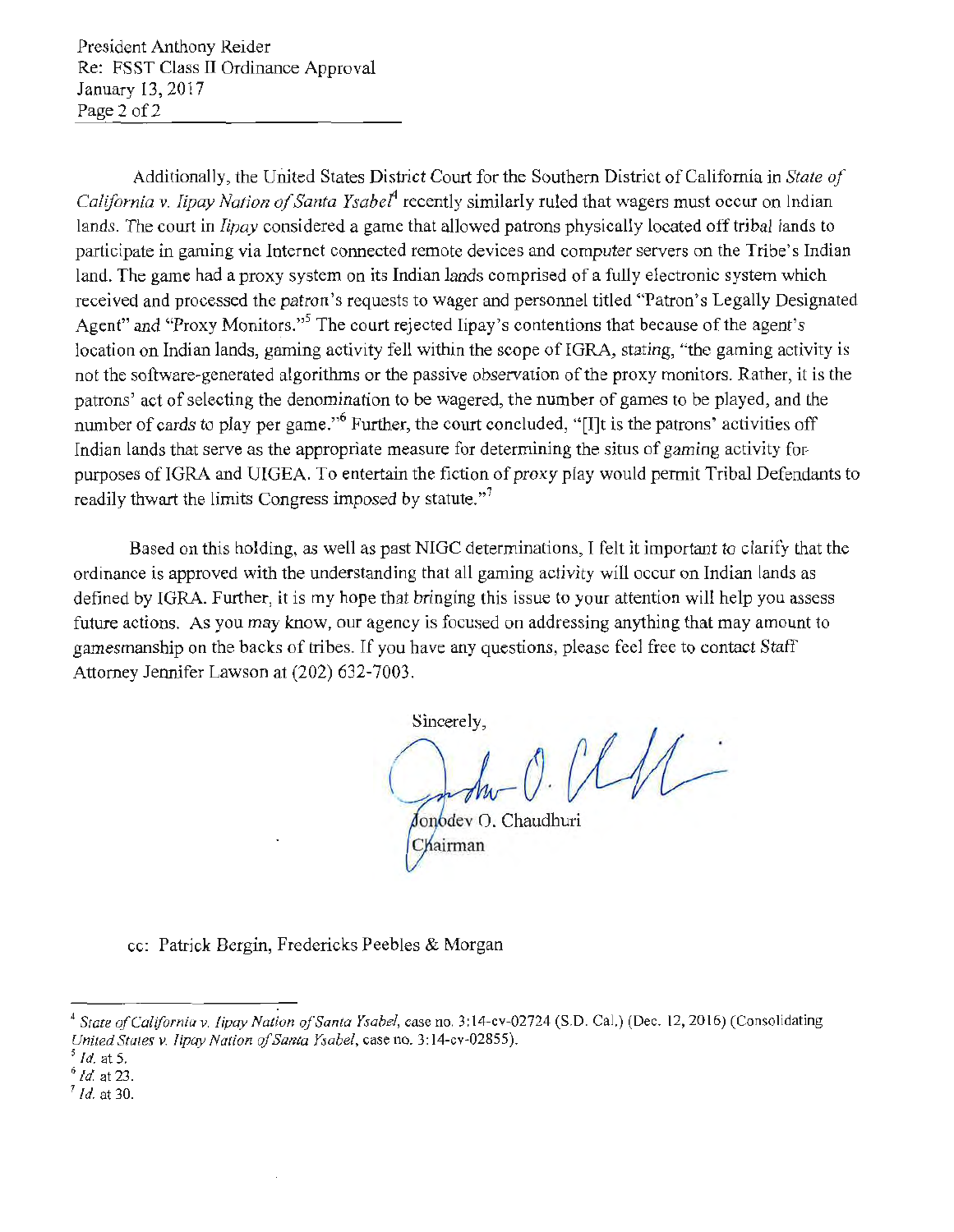## **Flandreau Santee Sioux Tribe**

P.O. Box 283 Flandreau, SD 57028

Ph. 605-997-3891 Fax 605-997-3878 www.santeesioux.com

÷

#### RESOLUTION NO. 16-93

- \VHEREAS, the Flandreau Santee *Sioux* Tribe (the "Tribe") is a foderally recognized Indian Tribe organized pursuant to the Constitution and By-laws approved by the Secretary of Interior and Commissioner of Indian Affairs on April 24, 1936, amended February 7, 1941, further amended November 16, 1967, fwther amended November 14, 1984, and finally amended May 17, 1997; and
- WHEREAS. Article III of the Tribe's Constitution and By-laws provides that the governing body of the Tribe shall be the Executive Committee; and
- WHEREAS, Article VIII Section 1(f) of the Constitution provides that the Executive Committee may promulgate and enforce ordimmces governing and regulating the conduct of persons on the reservation; and
- WHEREAS, Article VIII Section 1(h) of the Constitution provides that the Executive Committee has the authority to adopt resolutions consistent with the Constitution and By-Laws regulating the procedures of the Executive Committee and other tribal agencies, officials, or organizations of the Flandreau Santee Sioux Tribe; and
- WHEREAS, pursuant to these powers the Executive Committee enacted Title 18, Class II Gaming Ordinance on August 12, 1994 by Resolution 94-46; and
- WHEREAS, the Executive Committee submitted Resolution 94-46 and Title 18, Class II Gaming Ordinance to the Chairman of the National Indian Gaming Commission for his approval in accordance with the Indian Gaming Regulatory Act of 1988; and
- WHEREAS, on August 17, 1994, the Chairman of the National Indian Gaming Commission approved Title 18, Class II Gaming Ordinance was approved; and
- WHEREAS, on July 21, 2016, the Executive Committee Amended Title )8 in Section 11, and VII(A) to be read as follows:

In Section II. Gaming Authorized, by adding the following paragraph  $-$ 

Any person who plays the game of chance commonly known as bingo, as defined by the Indian Gaming Regulatory Act of 1988 at

Tribal Resolution No. 16-93 Page 1 of 3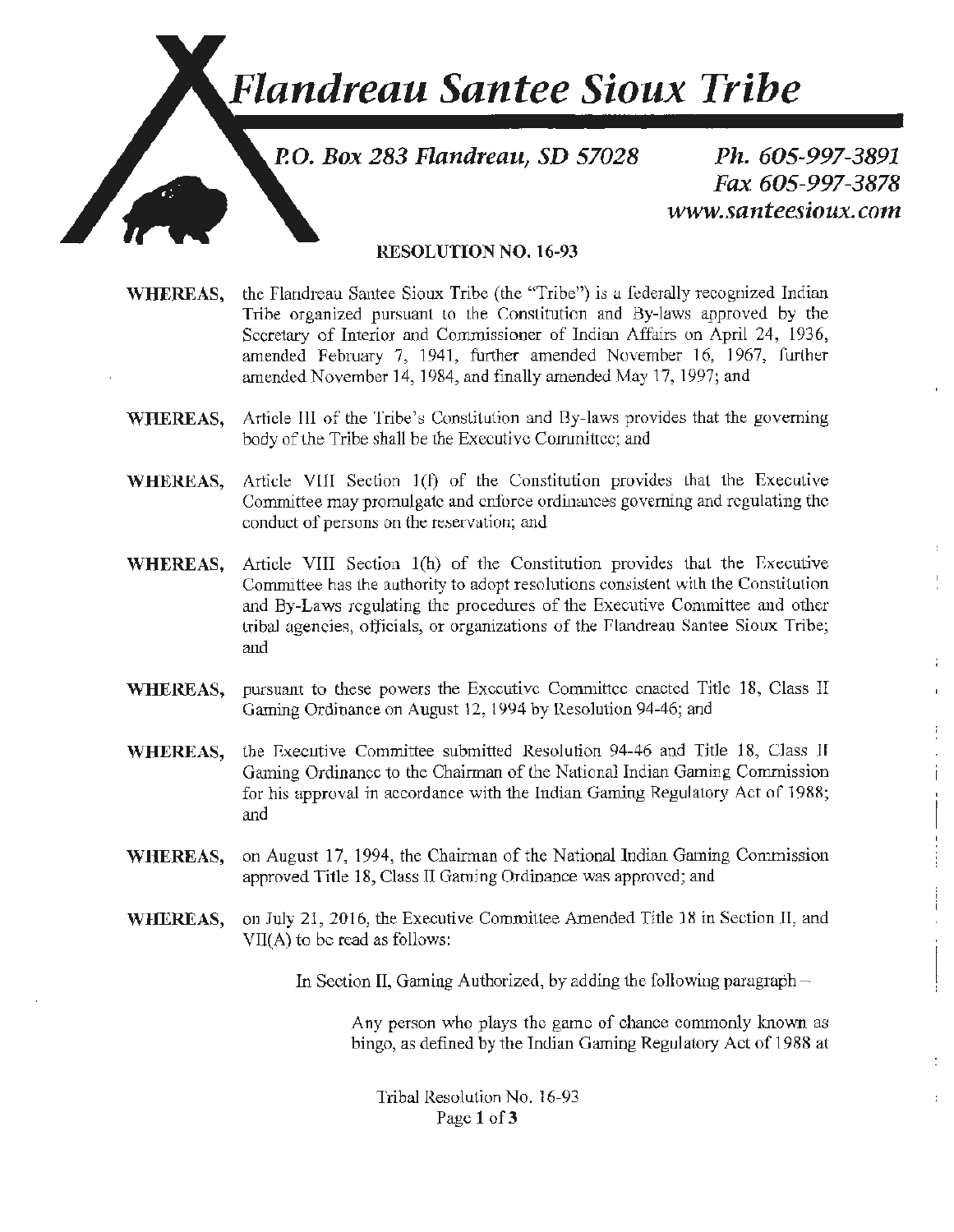Section  $2703(7)(\Lambda)(i)$  of Title 25 of the United States Code, may appoint an agent to play the game on his or her behalf so long as the agent plays the game at a gaming facility located on tribaJ lands. For purposes of this Title, all gaming activity performed by an agent on behalf of a principal is deemed to occur at the agent's location on tribal lands with no regard to the location of the principal.

In Section VII  $(A)$ , Definitions, by renumbering the section so that the definitions appear in alphabetical order and by inserting the following two definitions  $-$ 

> Agent means a person who is authorized to act for or in place of another.

> Principal means a person who authorizes another to act on his or her behalf as an agent.

> > $\mathbf{I}$ Ť.

 $\frac{1}{2}$ 

 $\mathbf{I}$ 

and;

I

**WHEREAS,** the updated resolution was submitted to the National Indian Gaming Commission, and after its preliminary review, the NIGC has requested several changes be made to the Ordinance to be consistent with federal regulation; and

**NOW THEREFORE BE IT RESOLVED** that the Executive Committee hereby amends Title 18 entitled the "Class II Gaming Ordinance" as set forth in the attached Ordinance, and officially withdraws its July 26, 2016 submission to the NIGC; and

**BE IT FURTHER RESOLVED** that Executive Committee directs its attorneys to submit the recently Amended Class II Gaming Ordinance to the Chairman of the National Indian Gaming Commission for review and approval; and effective upon receipt of such approval; and

**BE IT FINALLY RESOLVED** that when *this* ordinance shall become effective and all prior inconsistent ordinance and law will be immediately revoked upon receipt of the approved by the Chairman of the National Indian Gaming Association.

*[Intentionally Left Blank]* 

Tribal Resolution No. 16-93 Page 2 of 3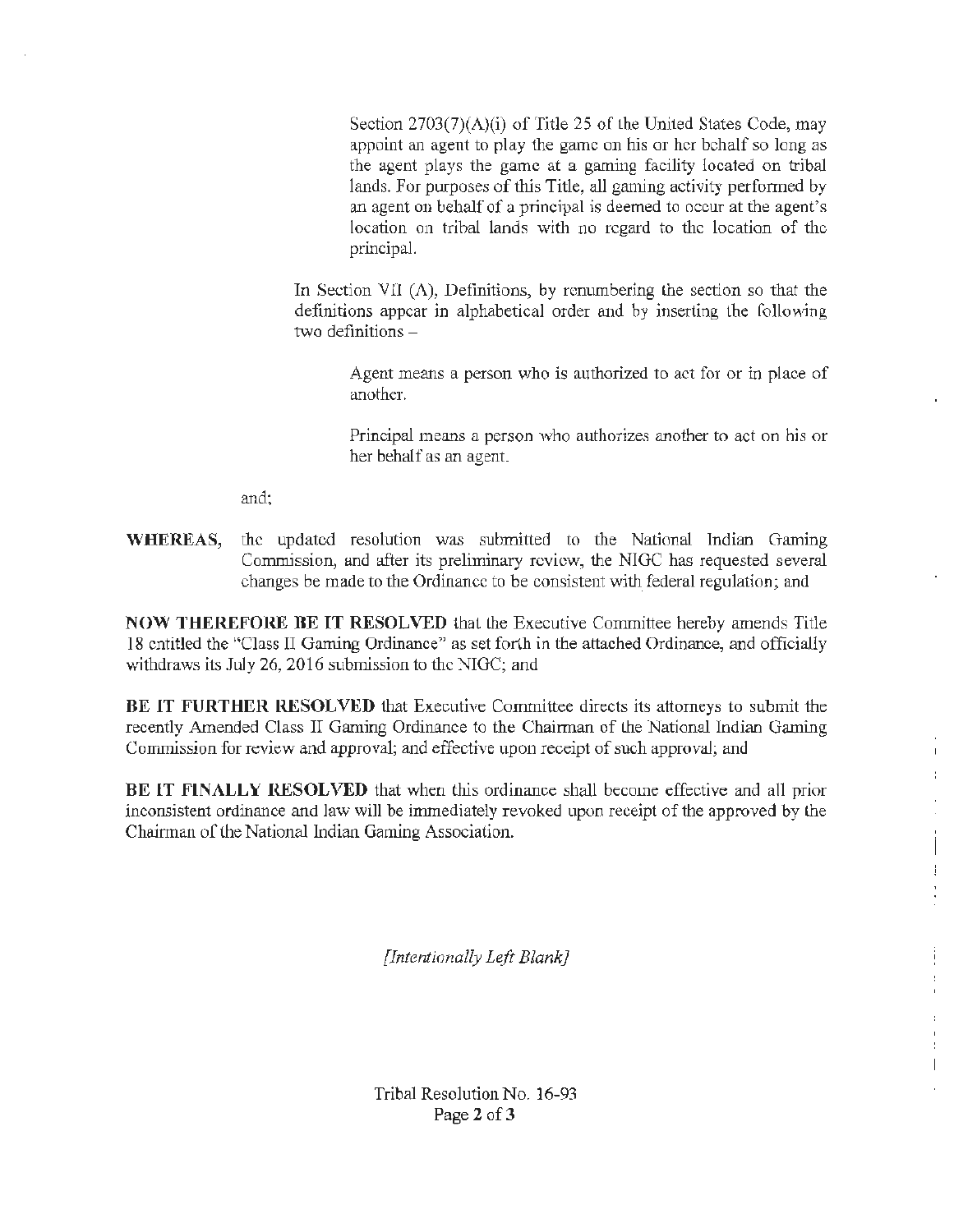## **CERTIFICATION**

The foregoing Resolution was duly enacted and adopted on this  $\iiint$  day of October, 2016 by the Executive Committee of the Flandreau Santee Sioux Tribe during a duly called meeting witb a quorum was present of  $\frac{r}{\Delta}$  In Favor,  $\frac{r}{\Delta}$  Opposed,  $\frac{r}{\Delta}$  Abstaining, and  $\frac{r}{\Delta}$  Not Voting, as follows:

| Vice President, Andrew Weston:           | YES | N <sub>O</sub> | <b>ABSTAIN</b>                   | NOT PRESENT |
|------------------------------------------|-----|----------------|----------------------------------|-------------|
| Secretary, Gordon Jones, Jr.:            |     | N <sub>O</sub> | <b>ABSTAIN</b>                   | NOT PRESENT |
| Trustee I, Jean Paul Roy:                | ΈS  | N <sub>O</sub> | <b>ABSTAIN</b>                   | NOT PRESENT |
| Trustee II, David Kills-A-Hundred:       | Е   | N <sub>O</sub> | <b>ABSTAIN</b>                   | NOT PRESENT |
| Trustee III, Michael Weston:             |     | N <sub>O</sub> | <b>ABSTAIN</b>                   | NOT PRESENT |
| Trustee IV, John Jason Armstrong:        |     | N <sub>O</sub> | <b>ABSTAIN</b>                   | NOT PRESENT |
| President, Anthony Reider (If Required): | YES | N <sub>O</sub> | <b>ABSTAIN</b>                   | NOT PRESENT |
| Gordon Jones, Jr., Tribal Secretary      |     |                | Anthony Reider, Tribal President |             |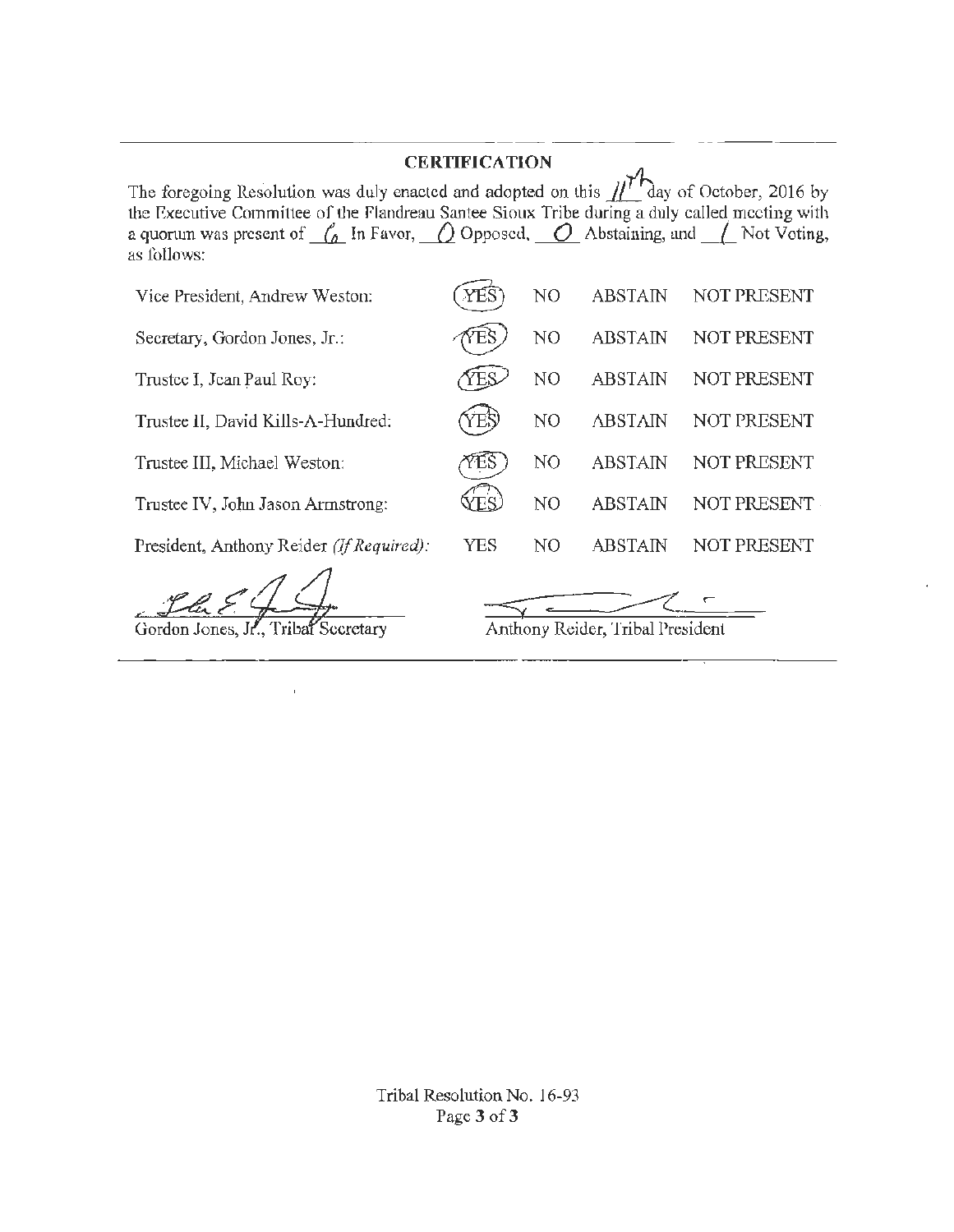# *Flandreau Santee Sioux Tribe*

**P.O. Box 283 Flandreau, SD 57028** 

**Ph. 605-997-3891 Fax 605-997-3878 www.santeesioux.com** 

#### **RESOLUTIONN0.16-113**

- WHEREAS, the Flandreau Santee Sioux Tribe (the "Tribe") is a federally-recognized Indian Tribe organized pursuant to a Constitution and By-laws approved by the Secretary of Interior and Commissioner of Indian Affairs on April 24, 1936, amended February 7, 1941, further amended November 16, 1967, further amended November 14, 1984, and further amended May 17, 1997; and
- **WHEREAS,** Article III of the Tribe's Constitution and By-laws provides that the governing body of the Tribe shall be the Executive Committee; and
- WHEREAS, Article VIII Section 1(e) of the Constitution vests the Executive Committee with the power to acquire, lease, or otherwise manage all lands or other assets, either real or personal, for the benefit of the Tribe as authorized by law except that where lands or assets are under the jurisdiction of the Federal government; and
- **WHEREAS,** Article VIII Section 1(f) of the Constitution vests the Executive Committee with the power to promulgate and enforce ordinances governing and regulating the conduct of all persons on the reservation; and
- **WHEREAS,** Article VIII Section l(h) of the Constitution vests the Executive Committee with the power to shall have the power to adopt resolutions consistent with such Constitution and By-laws, regulating the procedure of the Executive Committee itself and of other tribal agencies, tribal officials or tribal organizations of the Tribe; and
- **WHEREAS,** Federal Regulations provide that the Tribe shall perform a background investigation for each primary management official and for each key employee of a gaming operation, 25 CFR § 556.4; and
- **WHEREAS,** 25 CFR § 556.4(c) specifically provides: "In conducting a background investigation, a tribe or its agents shall keep confidential the identity of each person interviewed in the course of the investigation," and Tribal gaming regulations do not currently contain this provision; and
- WHEREAS, the Executive Committee finds it is in the best interests of the Tribe for the Tribe and its agents to comply with the requirements of25 CFR § 556.4(c) and for the Tribal Gaming Commission to adopt 25 CFR  $\S$  556.4(c) as a tribal gaming regulation in accordance with its procedures and the class II and class III gaming

#### **FSST Resolution No. 16-113 Page 1 of2**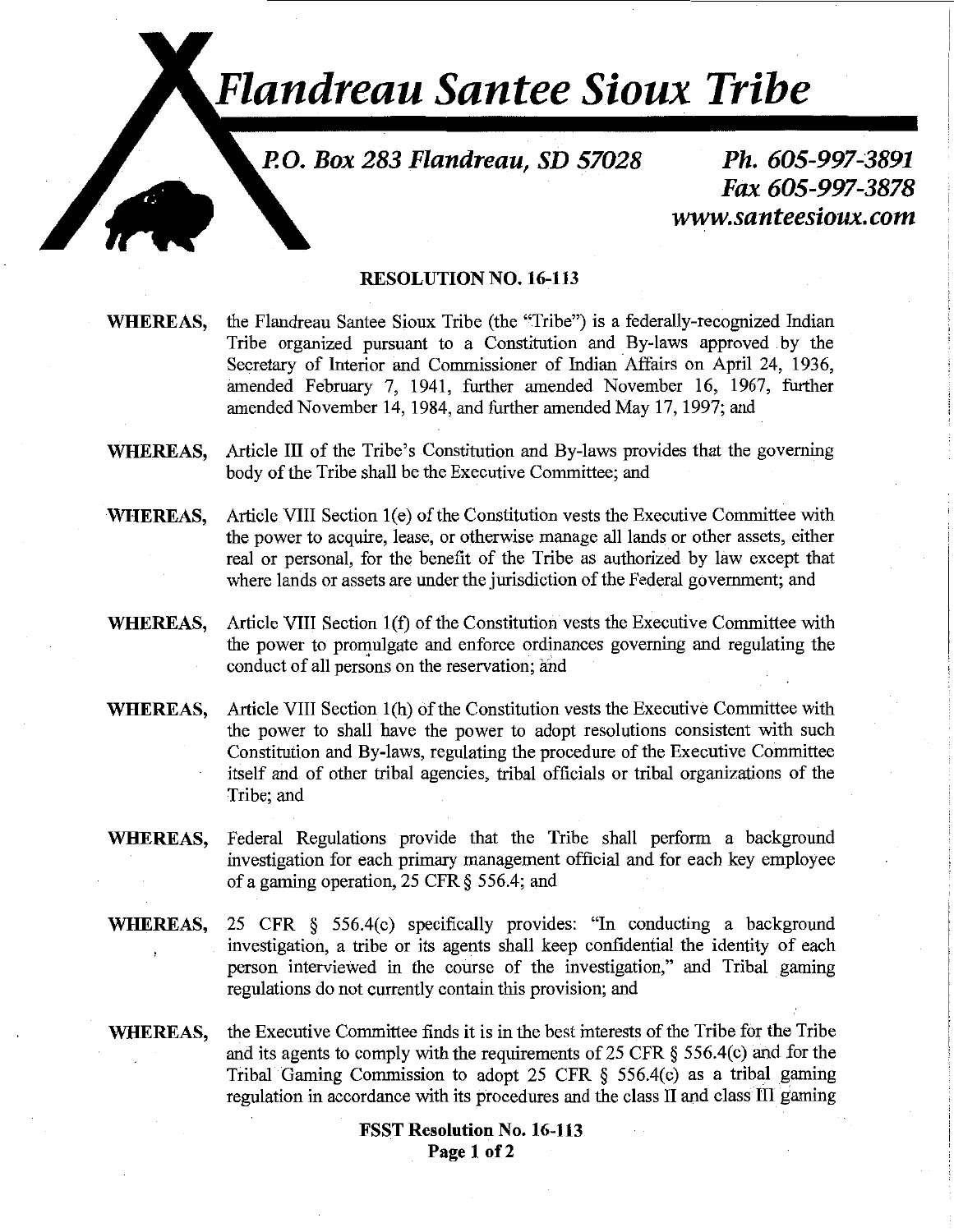ordinance; and

**NOW THEREFORE BE IT RESOLVED** that the Executive Committee affirms that the Tribe and its agents will comply with the requirements of 25 CFR § 556.4(c) when conducting background investigations; and

**BE IT FURTHER RESOLVED** the Executive Committee directs the Tribal Gaming Commission to adopt 25 CFR  $\S$  556.4(c) as a tribal gaming regulation in accordance with its procedures and the class II and class III gaming ordinance if it has not done so already.

#### **CERTIFICATION**

| The foregoing Resolution was duly enacted and adopted on this $2010$ day of December, 2016<br>by the Executive Committee of the Flandreau Santee Sioux Tribe during a duly called meeting<br>with a quorum was present of $\frac{1}{1}$ In Favor, $\oslash$ Opposed, $\oslash$ Abstaining, and $\perp$ Not<br>Voting, as follows: |            |                |                |                    |  |  |  |
|-----------------------------------------------------------------------------------------------------------------------------------------------------------------------------------------------------------------------------------------------------------------------------------------------------------------------------------|------------|----------------|----------------|--------------------|--|--|--|
| Vice President, Andrew Weston:                                                                                                                                                                                                                                                                                                    | YES        | N <sub>O</sub> | <b>ABSTAIN</b> | NOT PRESENT        |  |  |  |
| Secretary, Gordon Jones, Jr.:                                                                                                                                                                                                                                                                                                     | <b>YES</b> | NO             | <b>ABSTAIN</b> | <b>NOT PRESENT</b> |  |  |  |
| Trustee I, Jean Paul Roy:                                                                                                                                                                                                                                                                                                         | <b>YES</b> | N <sub>O</sub> | <b>ABSTAIN</b> | NOT PRESENT        |  |  |  |
| Trustee II, David Kills-A-Hundred:                                                                                                                                                                                                                                                                                                | YES        | N <sub>O</sub> | <b>ABSTAIN</b> | NOT PRESENT        |  |  |  |
| Trustee III, Michael Weston:                                                                                                                                                                                                                                                                                                      | YES        | NO             | <b>ABSTAIN</b> | NOT PRESENT        |  |  |  |
| Trustee IV, John Jason Armstrong:                                                                                                                                                                                                                                                                                                 | <b>YES</b> | NO             | <b>ABSTAIN</b> | NOT PRESENT        |  |  |  |
| President, Anthony Reider (If                                                                                                                                                                                                                                                                                                     | YES        | NO.            | <b>ABSTAIN</b> | AOT PRESENT        |  |  |  |
| Required):<br>V.P. ANOREW Wester                                                                                                                                                                                                                                                                                                  |            |                |                |                    |  |  |  |
| Ryan Kills-A-Hundred, 'ProTem Secretary<br>Anthony Reider, Tribal President                                                                                                                                                                                                                                                       |            |                |                |                    |  |  |  |

**FSST Resolution** No. **16-113 Page2 of2**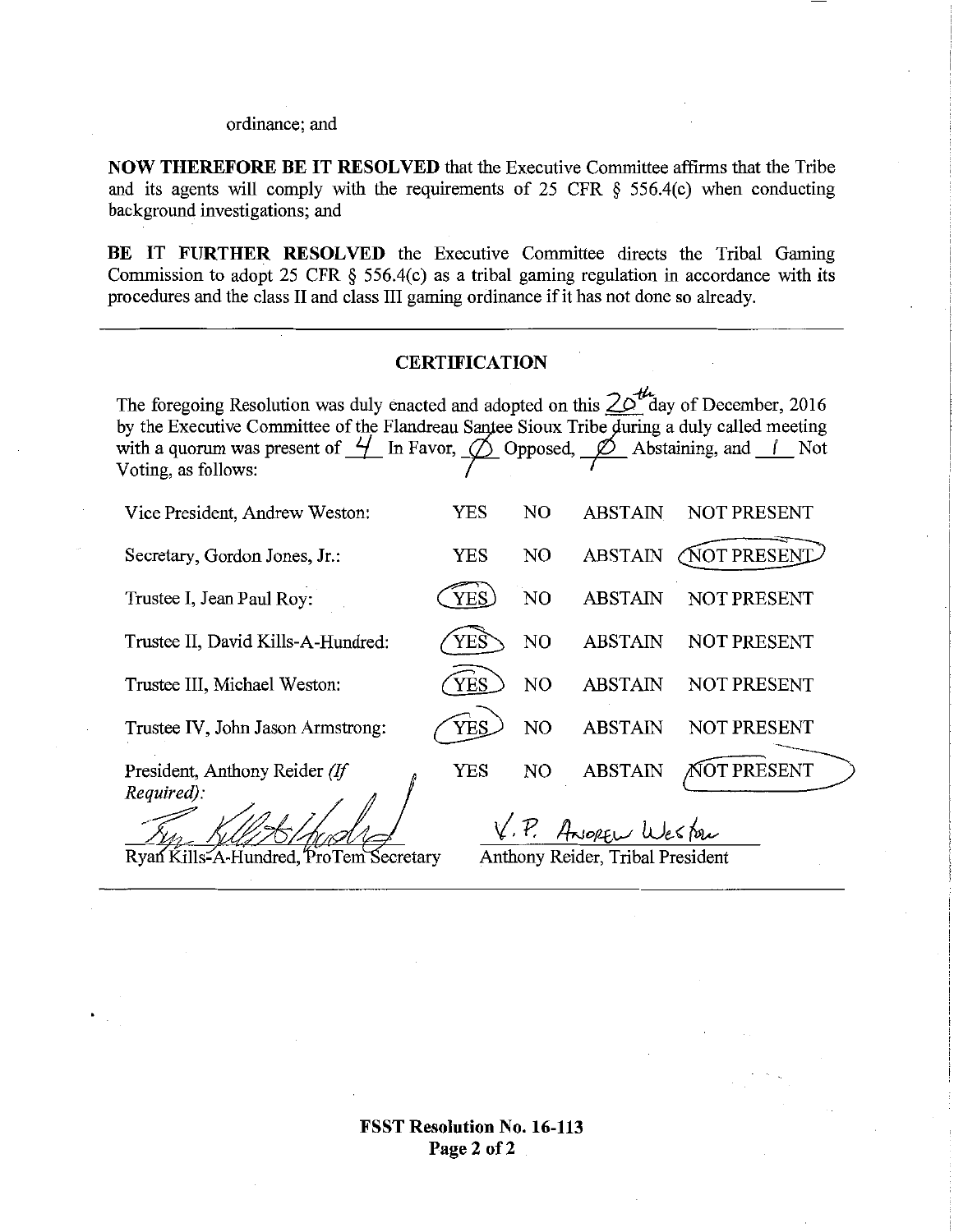#### *July 21, 2016 Ordinance*

#### TITJ,E 18 CLASS II GAMING ORDINANCE **TABLE OF CONTENTS**

#### I. Purpose

The Flandreau Santee Sioux Tribe, a federally recognized Indian Tribe, organized pursuant to the Indian Reorganization Act of June 18, 1934 ( 48 Statute 984) and (25 U.S.C. Section 76) and a Constitution and Dy-Laws approved March 13, 1936 by the Secretary of the Interior and ratified by the members of the Flandreau Santee Sioux Tribe on April 4, 1936, through the Executive Committee of the Tribe (hereinafter "Tribe") empowered by the Constitution and By-Laws pursuant to Article VIII, Section 1(f) to enact Ordinances, hereby enacts this Ordinance in order to set the terms for Class 11 gaming operations on tribal lands.

#### II. Gaming Authorized

Class II gaming as defined in the Indian Gaming Regulatory Act, P.L. 100-447, 25 U.S.C. Section 2703 (7) ( $\Lambda$ ) ("IGRA") and by the regulations promulgated by the National Indian Gaming Commission at 25 C.F.R. Section 502.3 (as published in the Federal Register at 57 FR 12382-12393 April 9, 1992) is hereby authorized.

Any person who plays the game of chance commonly known as bingo, as defined by the Indian Gaming Regulatory Act of 1988 at Section 2703(7)(A)(i) of Title 25 of the United States Code, may appoint an agent to play the game on his or her behalf so long as the agent plays the game at a gaming facility located on tribal lands. For purposes of this Title, all gaming activity performed by an agent on behalf of a principal is deemed to occur at the agent's location on tribal lands with no regard to the location of the principal.

#### III. Ownership of Gaming

The Tribe shall have the sole proprietary interest in and responsibility for the conduct of any gaming operation authorized by this Ordinance.

#### IV. Use of Gaming Revenue

A. Net revenues from Class II gaming shall be used only for the following purposes: I) to fund tribal government operations and programs; 2) to provide for the general welfare of the Tribe and its members; 3) to promote tribal economic development;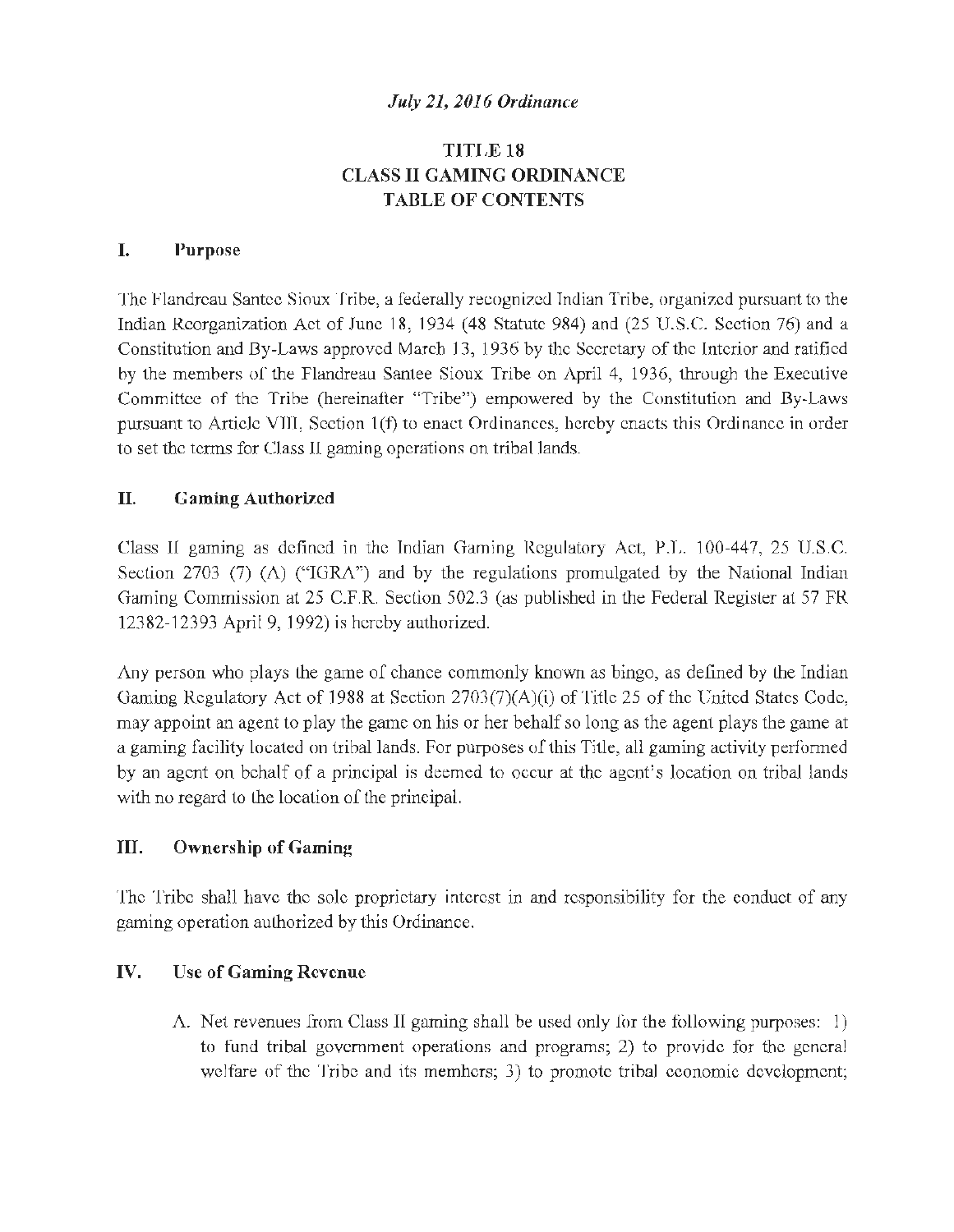donate to charitable organizations; 4) or to help fund operations of local government agencies.

B. If the Trihe elects to make per capita payments to tribal members, it shall authorize such payments solely upon approval of a plan submitted to the Secretary of the lntcrior under 25 U.S.C. Section 2710 (b) (3).

## V. Audit

- A. The Tribe shall cause to be conducted annually an independent audit of gaming operations and shall submit the resulting audit reports to the l\ational Indian Gaming Commission.
- B. All gaming related contracts that result in the purchase of supplies, services, or concessions in excess of \$25,000.00 annually, except contracts for professional legal and accounting services, shall he specifically included within the scope of the audit that is described in subsection A. above.

#### VI. Protection of the Rnvironment and Public Health and Safety

Class II gaming facilities shall be constructed, maintained and operated in a manner that adequately protects the environment and the public health and safety.

#### VII. Licenses for Key Employees and Primary Mauagement Officials

The Tribe shall ensure that the policies and procedures set out in this section are implemented with respect to key employees and primary management officials employed at any Class II gaming enterprise operated on Indian lands:

- A. **Definitions**  $-$  For the purposes of this section, the following definitions apply:
	- J. AGENT means a person who is authorized to act for or in place of another.
	- 2. KEY employee means:
		- (a) A person who performs one or more of the following functions:
			- 1. bingo caller
			- 2. counting room supervisor
			- 3. chief of security
			- 4. custodian of gaming supplies or cash
			- 5. floor manager
			- 6. pit boss
			- 7. dealer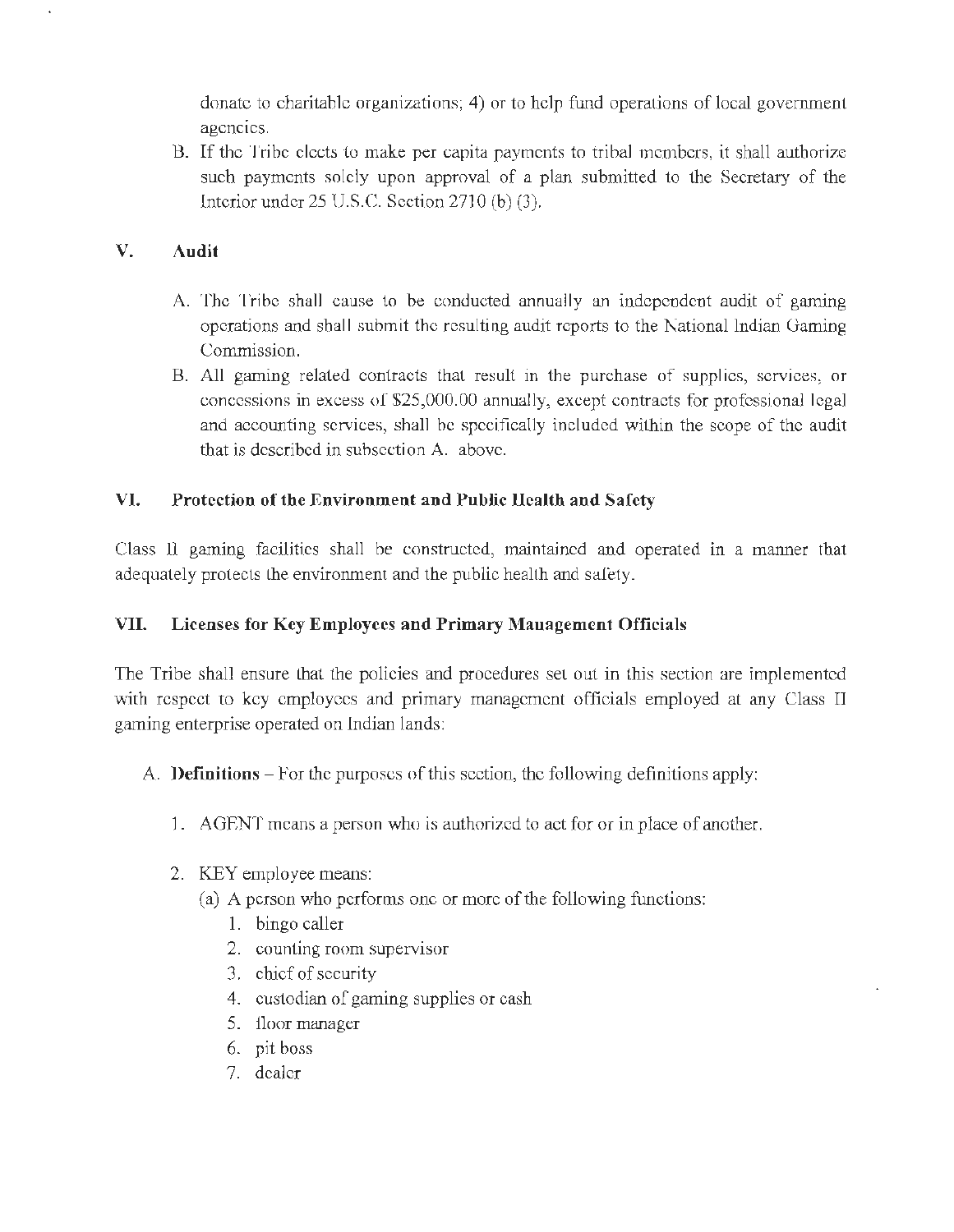- 8. croupier
- 9. approver of credit, or
- 10. custodian of gaming devices including persons with access to cash and accounting records with such devices,
- (b) if now otherwise included, any other person whose total cash compensation is in excess of \$50,000.00 per year, or
- (c) if not otherwise included, the four most highly compensated persons in the gaming operation.

#### 3. PRIMARY MANAGEMENT OFFICIAL Means:

- (a) The person having management responsibility for a \1anagemcnt Contract.
- (b) Any person who has authority:
	- 1. To hire and fire employees; or
	- 2. To set up working policy for the gaming operation; or
- (c) The Chief Financial Officer or other person who has financial management responsibility.
- 4. PRINCIPAL means a person who authorizes another to act on his or her behalf as an agent.

#### B. Application Forms

1. The following notice shall be placed on the application form for a key employee or a primary management official before that form is filled out by an applicant:

In compliance with the Privacy Act of 1974, the following information is provided: Solicitation of the information on this form is authorized by 25 U.S.C. 2701 at. Seq. The purpose of the requested information is to determine the eligibility of individuals to be employed in a gaming operation. The information will be used by National Indian Gaming Commission members and staff who have need for the information in their performance of their official duties. The information may be disclosed to appropriate Federal, Tribal, State, local, or foreign law enforcement and regulatory agencies when relevant to civil, criminal or regulatory investigations or prosecutions or when pursuant to a requirement by a Tribe or the National Indian Gaming Commission in connection with the hiring or firing of an employee, the issuance or revocation of a gaming license, or investigations of activities while associated with a Tribe or a gaming operation. failure to consent to the disclosures indicated in this notice will result in a Tribe's being unable to hire you in a primary management official or key employee position.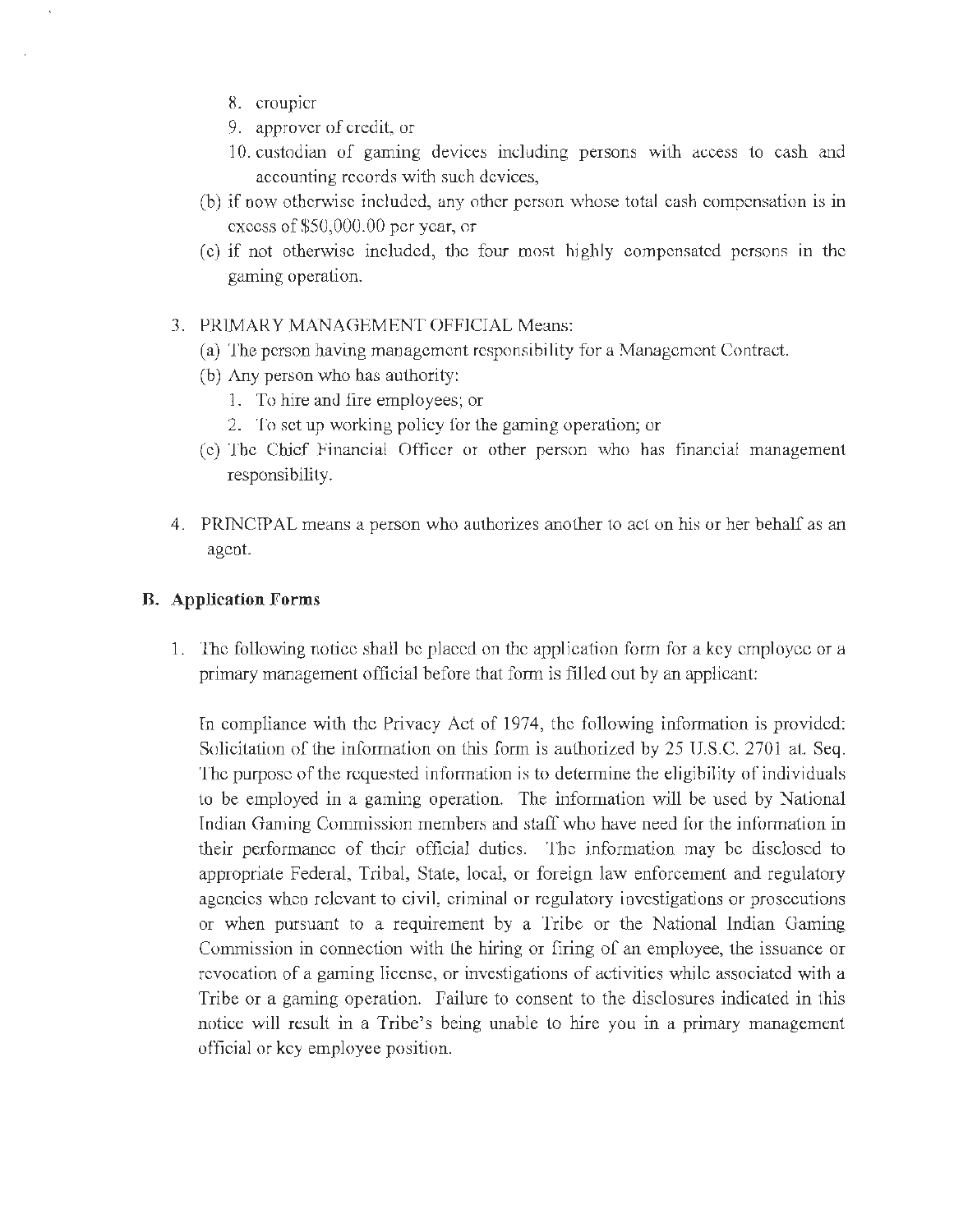The disclosure of your Social Security Number (SSN) is voluntary. However, failure to supply a SSN may result in errors in processing your application.

- 2. Existing key employees and primary management officials shall either:
	- a. complete a new application form that contains a Privacy Act notice; or
	- h. sign a statement that contains the Privacy Act notice and consent to the routine uses described in that notice.
- 3. The following notice shall be placed in the application form for a key employee or a primary official before that form is filled out by an applicant.

A false statement on any part of your application may be grounds for not hiring you, or for firing you after you begin work. Also, you may be punished by fine or imprisonment. (U.S. Code, Title 18, Section 1001).

- 4. The Tribe shall notify in writing existing key employees and primary management officials that they shall either:
	- a. Complete a new application form that contains a notice regarding false statements; or
	- b. Sign a statement that contains the notice regarding false statements.

#### C. Background Investigations

- 1. 'lbe Tribe shall request from each primary management official and from each key employee all of the following information:
	- a. full name, other names used (oral or written), social security numher(s), birthdate, place of birth, citizenship, gender, all languages (spoken or written);
	- b. currently and for the previous five years: business and employment positions held, ownership interests in those businesses, business and residence addresses, and driver's license numbers:
	- c. the names and current addresses of at least three personal references who were acquainted with the applicant during each period of residence listed under paragraph (l) (b) of this section;
	- d. current business and residence telephone numbers;
	- e. a description of any existing and previous business relationships with the gaming industry generally, including ownership interests in those businesses;
	- f. the name and address of any licensing or regulatory agency with which the person has filed an application for a license or permit related to gaming, whether or not such license or permit was granted;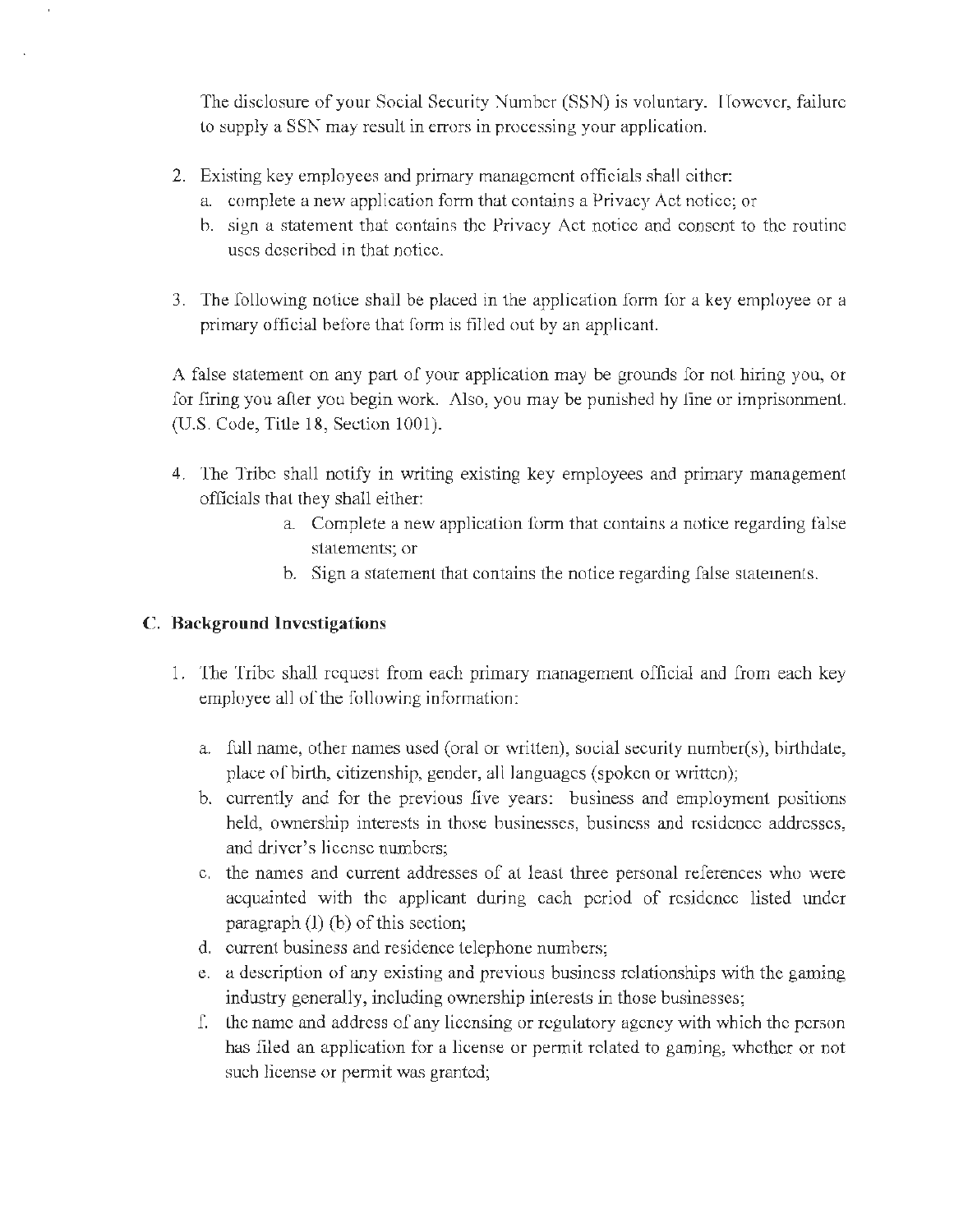- g. for each felony for which there is an ongoing prosecution for a conviction, the charge, the name and address of the Comt involved, and the date and disposition if any;
- h. for each misdemeanor conviction or ongoing misdemeanor prosecution (excluding minor traffic violations), within (ten)  $10$  years of the date of the application, the name and address of the Court involved and the date and disposition;
- i. for each criminal charge (excluding minor traffic charges), whether or not there is a conviction, if such criminal charge is within ten (1) years of the date of the application and is not otherwise listed pursuant to paragraph  $(1)$  (h) or  $(1)$  (i) of this section, the criminal charge, the name and address of the Court involved and the date and disposition;
- J. the name and address of any licensing or regulatory agency with which the person has filed an application for an occupational license or permit, whether or not such licensee or permit was granted;
- k. a current photograph;
- 1. any other information the Tribe deems relevant; and
- m. fingerprints consistent with procedures adopted by the Tribe according to 25 C.F.R. Section 522.2 (h).

## D. Eligibility Determination

The Tribe shall review a person's prior activities, criminal record, if any, and reputation, habits and associations to make a finding concerning the eligibility or a key employee or primary management official for employment in a gaming operation. Tf the Tribe determines that employment of the person poses a threat to the public interest or to the effective regulation of gaming, or creates or enhances dangers of unsuitable, unfair, or illegal practices and methods and activities in the conduct of gaming, a tribal gaming operation shall not employ that person in a key employee or primary management official position.

## E. Procedures for Forwarding Applications and Hcports for Key Employees and Primary Management Officials to the National Indian Gaming Commission

1. When a key employee or primary management official beings work at a gaming operation authorized by this Ordinance, the Tribe shall forward to the National Tndian Gaming Commission a completed application for employment and conduct the background investigation and make the determination referred to in subsection D. of this section.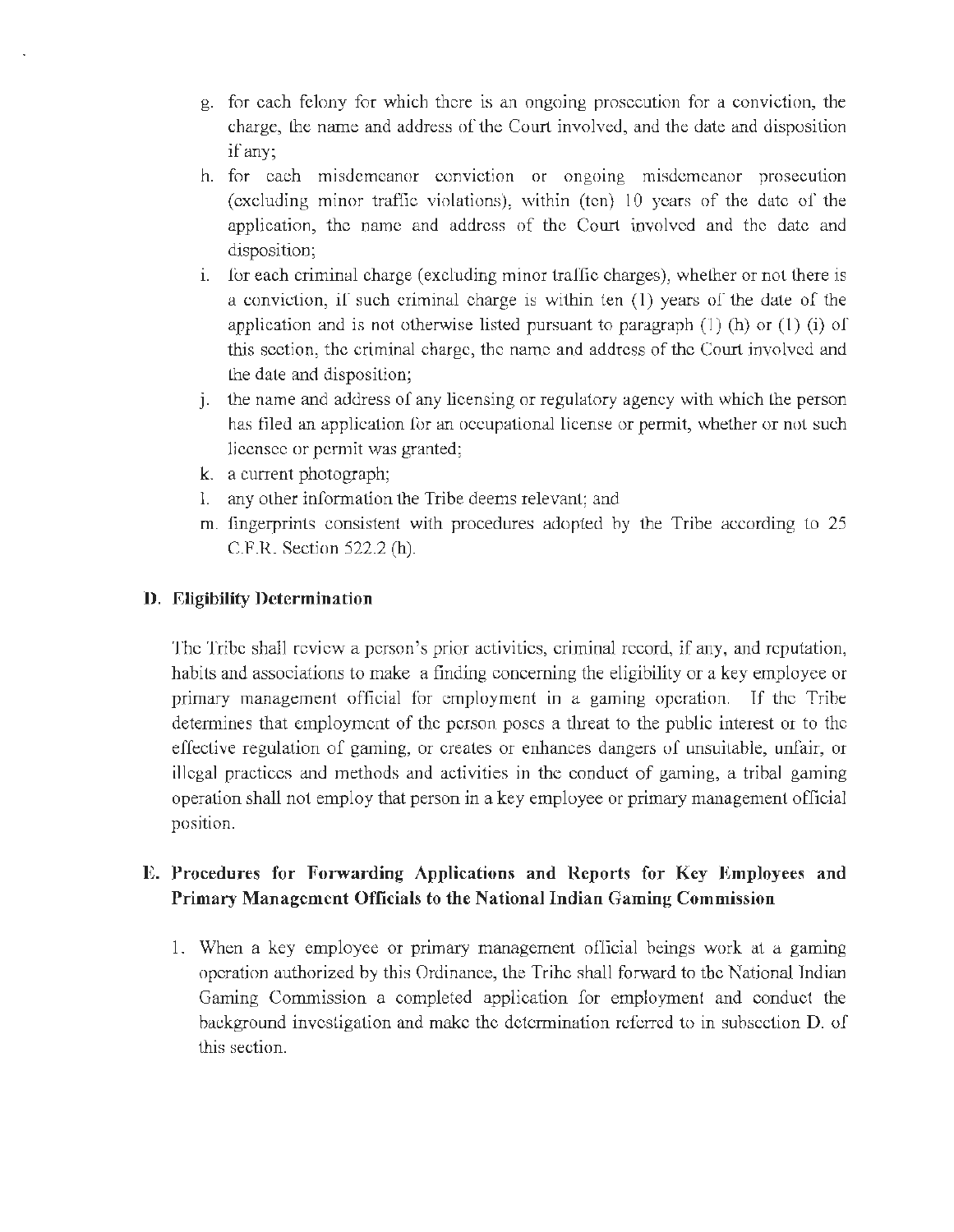- 2. The Tribe shall forward the report refoned to in subsection F. of this section to the >Jational Indian Gaming Commission within sixty (60) days of the approval of this Ordinance by the Chairman of the National Indian Gaming Commission.
- 1. The gaming operation shall not employ as a key employee or primary management official a person who does not have a license after ninety (90) days.

#### F. Report to the National Indian Gaming Commission:

- 1. Pursuant to the procedures set out in subsection E. of this section, the Tribe shall prepare and forward to the National Indian Gaming Commission an investigative report on each background investigation. An investigative report shall include all of the following:
	- a. steps taken in conducting a background investigation;
	- h. results obtained;
	- c. conclusions reached; and
	- d. the basis for those conclusions.
- 2. The Tribe shall submit, with the report, a copy of the eligibility determination made under section D. of this section.
- 3. If a license is not issued to an applicant, the Tribe :
	- a. Shall notify the National Indian Gaming Commission, and
	- b. May forward copies of its eligibility dctennination and investigative report (if any) to the National Indian Gaming Commission for the inclusion in the Indian Gaming Individuals Record System.
- 4. With respect to key employees and primary management officials, the Tribe shall retain applications for employment and reports (if any) of background investigations for inspection by the Chairman of the National Indian Gaming Commission or his or her dcsigncc for no Jess than three (3) years from the date of termination of employment.

#### G. Granting a Gaming License

1. If, within a thirty  $(30)$  day period after the National Indian Gaming Commission receives a report, the National Indian Gaming Commission notifies the Tribe that it has no objection to the issuance of a license pursuant to a license application filed by a key employee or a primary management official for whom the Tribe has provided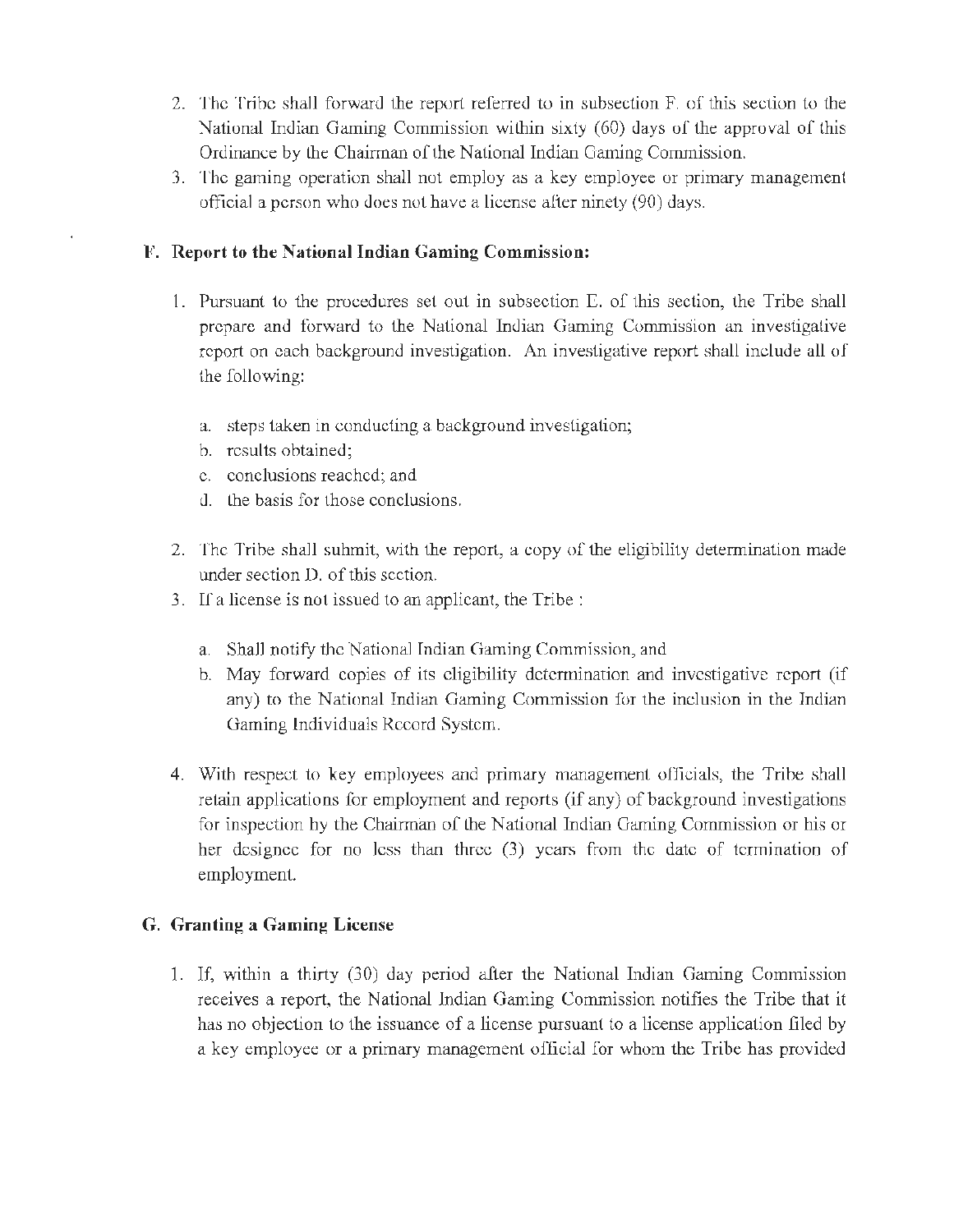an application and investigative report to the National Indian Gaming Commission, the Tribe may issue a license to such applicant.

- 2. The Tribe shall respond to a request for additional information from the Chairman of the National Indian Gaming Commission concerning a key employee or a primary management official who is the subject of a report. Such a request shall suspend the thirty  $(30)$  day period under paragraph G. 1. of this section until the Chairman of the National Indian Gaming Commission receives the additional information.
- 3. If, within the thirty (30) day period described above, the National Indian Gaming Commission provides the Tribe with a statement itemizing objections to the issuance of a license to a key employee or to a primary management official for whom the Tribe has provided an application and investigative report lo the National Indian Gaming Commission, the Tribe shall reconsider the application, taking into account the objections itemized by the National Indian Gaming Commission. The Tribe shall make the final decision whether to issue a license to such applicant.

#### H. License Suspension

- 1. If, after the issuance of a gaming license, the Tribe receives from the National Indian Gaming Commission reliable information indicating that a key employee or a primary management official is not eligible for employment under subsection D. above, the Tribe shall suspend such license and shall notify in writing the licensee of the suspension and the proposed revocation.
- 2. 1be Tribe shall notify the licensee of a time and a place for a meeting on the proposed revocation of a license.
- 3. After a revocation hearing, the Tribe shall decide to revoke or to reinstate a gaming license. The Tribe shall notify the National lndian Gaming Commission of its decision.

## VIII. Procedures for Resolving Disputes Between the Gaming Public and the Tribe or the Management Contractor

The Flandreau Santee Sioux Tribe recognizes the possibility of disputes concemmg gaming activities with the public. To resolve these disputes and promote the best interest. of the Royal River Casino, the Tribe shall implement the following procedures for dispute resolution between the public and the Tribe or the Management Contractor.

A. Any person who has any dispute or disagreement that involves currency, tokens, coins, jackpot wins or any other thing of value may pursue resolution in the following order if the issue is unresolved: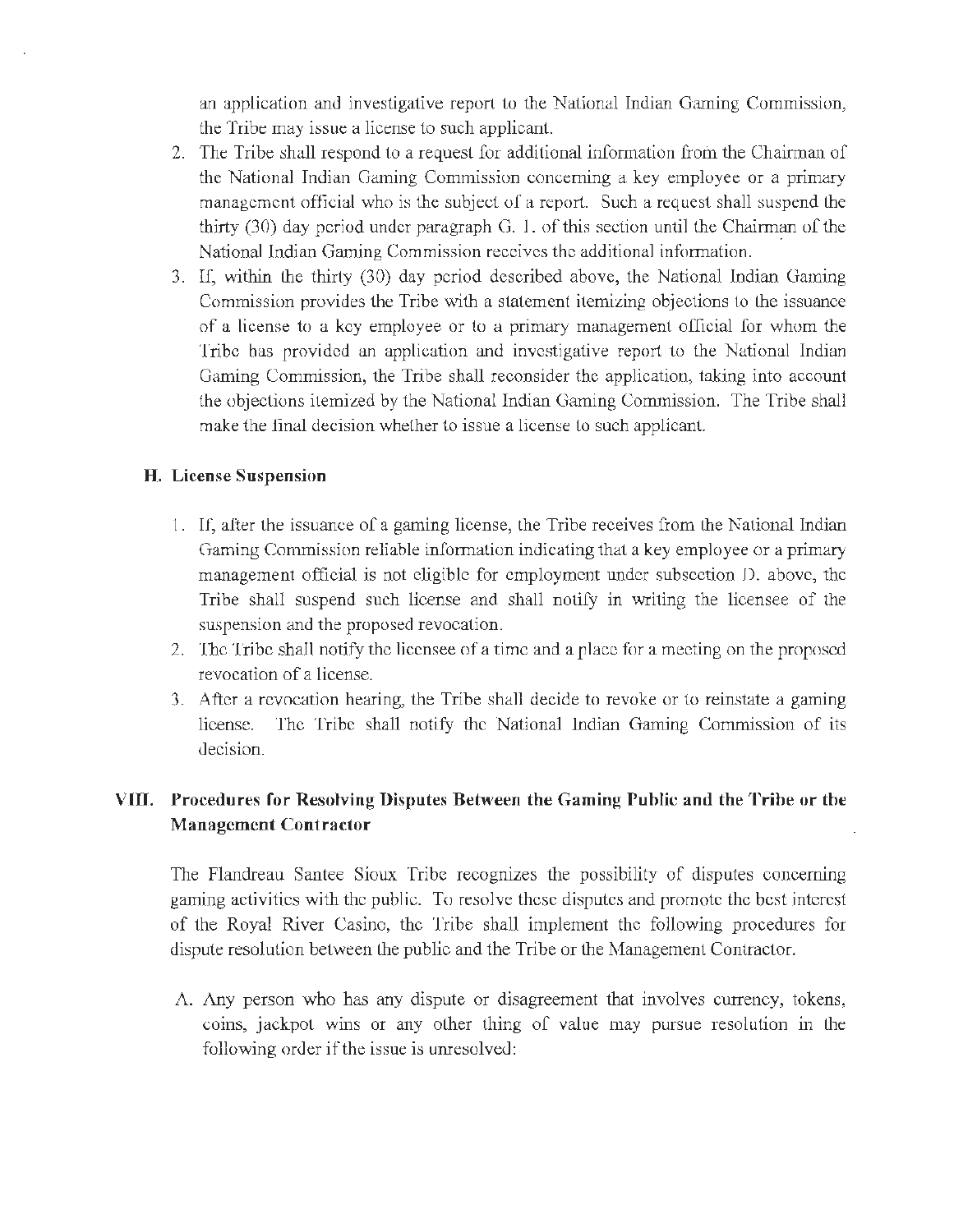- I. Submii the dispute in writing to the Manager of Royal River Casino.
- 2. Submit the dispute with a copy of the Manager's decision to the FSST Gaming Commission.
- 3. Submit the written dispute, with both written decisions, to the Flandreau Santee Sioux Tribal Court, pursuant to the Tribal Law and Order Code.
- B. The Complainant shall submit a written dispute to the General Manager of Royal River Casino. The General Manager is hereby given the authority to resolve the dispute. A record of all proceedings, meetings or negotiation shall he preserved in written form by the General Manager. The General Manager shall file a written report detailing the resolution of any matter at this level.

Should any dispute not be resolved at level one, the General Manager shall inform the Complainant of their right to appeal the complaint to the Flandreau Santee Sioux Tribal Gaming Commission at level two. The Manager shall provide the Gaming Commission all necessary and pertinent information regarding the complaint. The Gaming Commission shall utilize Section 10.3 of the FSST Gaming Regulations to attempt to informally resolve the complaint. If there is no informal resolution of the complaint, the Gaming Commission shall proceed to a formal resolution pursuant to Section 10.5 of the Gaming Regulations.

The above two sections of the Gaming Regulations arc utilized only for the dispute resolution within this context shall not be utilized as disciplinary proceedings pursuant to Chapter 10 of the Gaming Regulations. The Gaming Commission shall have the authority to overrule any decision of the General Manager of the Royal River Casino for dispute resolution.

The Gaming Commission shall docmnent and maintain each dispute resolution matter presented for resolution and shall notify in writing the Complainant and the General Manager of the Gaming Commission's decision on the respective dispute. The complainant may appeal to level lhree if dissatisfied with the resolution at level two.

The Complainant may appeal the decision of the Gaming Commission to the Flandreau Santee Sioux Tribal Court. The Complainant shall be required to follow the rules of civil 1 procedure as established within the Flandreau Santee Sioux Tribal Law and Order Code.

#### IX. Designation of Agent Per Service of Process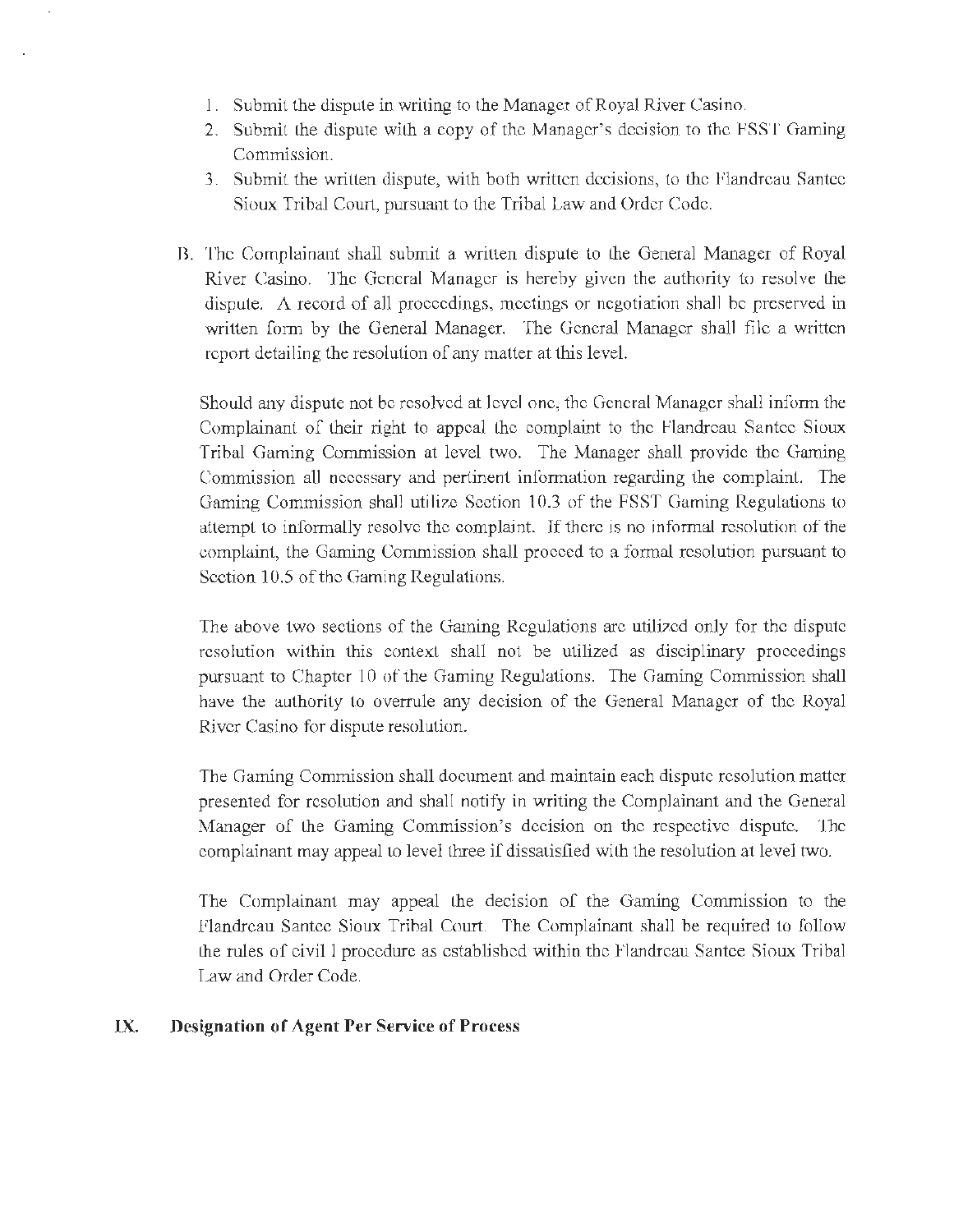The Flandreau Santee Sioux tribal agent for service of process of any official determination, order, or notice of violation from the National Indian Gaming Commission shall be the President of the flandreau Santee Sioux Tribe, PO Box 283, flandreau SD 57028.

## X. Identification of Law Enforcement Agency for Fingerprints and Procedures for Criminal History Check

The Flandreau Santee Sioux Tribe has entered into a Contract with the Moody County Sheriff whereby the Moody County Sheriff will provide law enforcement duties for the Flandreau Santee Sioux Tribe within Indian country on the Flandreau Santee Sioux Reservation. The Contract is negotiable and renewable on an annual basis.

Pursuant to and in addition tu the Tribal Gaming Ordinance No. 89-03 and the Tribal Gaming Regulations, the following procedures shall apply for fingerprints and criminal history investigation.

- A. The Sheriff or his designated agent will be the responsible official to perform fingerprints for all persons applying for a gaming license with the Royal River Casino.
- B. The Sheriff or his designated agent will submit the following information to the Gaming Commission for the State of South Dakota for a criminal history or background investigation:
	- 1. a completed application for employment at the Royal River Casino;
	- 2. applicable fees paid by check, money order or cashier's check;
	- J. original fingerprint card.

#### XI. Criminal History/Background Information

The Flandreau Santee Sioux Tribe entered into a Compact with the State of South Dakota pursuant to the Indian Gaming Regulatory Act. The Tribe has authorized the South Dakota State Gaming Commission to perform all background investigations on behalf of the Tribe and the Tribal Gaming Commission. The State has agreed to conduct investigations upon receipt of an executed release of information from an applicant, a completed application for employment with the tribal gaming facility and payment of applicable fees, all as provided in the South Dakota Commission on Gaming rules for such investigations. The State shall provide the Commission with a written report regarding cach applicant within thirty (30) days of the receipt of the request and fee or as soon thereafter as practical.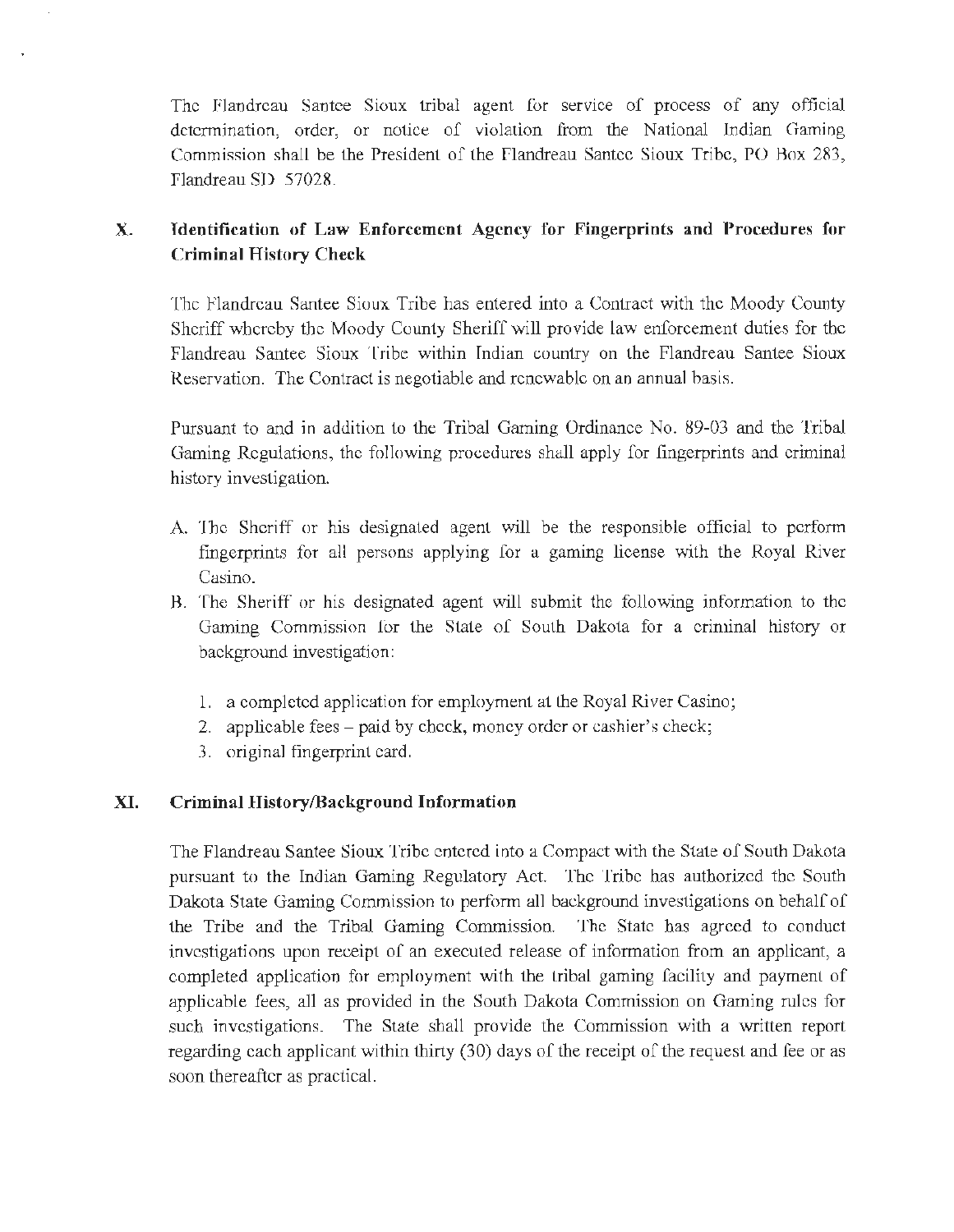The Commission shall not issue a license to any unsuitable applicant. A suitable applicant is one who is determined suitable by the Tribal Gaming Commission according to Tribal Ordinance and by the State of South Dakota Gaming Commission pursuant to SDCL Ch. 42-7H and the South Dakota Gaming Commission Rules and Regulations.

Should the Tribal Gaming Commission disagree with the State's determination on suitability, the Tribal Gaming Commission may invoke the following arbitration procedure.

The dispute shall be determined by a three person binding Arbitration Board. One member of the Board shall be selected by the Tribal Gaming Commission, one member be selected by the State Gaming Commission, and one member shall be jointly selected by the State Gaming Commission and the Tribal Gaming Commission. Within thirty (JO) days of the signing of this Agreement, the parties hereto shall appoint the members to the Arbitration Board for a three year term. In the event of death, resignation, or expiration of a term, new members shall be appointed on the same basis as the original members. The Arbitration Board shall determine whether the applicant is deemed suitable, taking into consideration the Ordinance and regulations adopted by the Tribal Gaming Commission and the statutes and rules adopted by the Tribal Gaming Commission and the statutes and rules adopted by the State of South Dakota. The Arbitration Board shall further decide the suitability issue in the best interest of the public. If permitted by law, either the State or the Tribe may appeal the arbitration decision to federal District Court.

#### D. Eligibility Determination

The Tribe shall review a person's prior activities, criminal record, if any, and reputation, habits and associatjons to make a finding concerning the eligibility of a key employee or primary management official for employment in a gaming operation. Tf the Tribe determines that employment of the person poses a threat to the public interest or to the effective regulation of gaming, or practices and methods and activities in the conduct of gaming, a tribal gaming operation shall not empJoy that person in a key employee or primary management official position.

#### XII. Procedures for Fonvarding Applications and Reports for Key Employees and Primary Management Officials to the National Indian Gaming Commission

l. When a key employee or primary management official begins work at a gaming operation authorized by this Ordinance, the Tribe shall forward to the National Indian Gaming Commission a completed application for employment and conduct the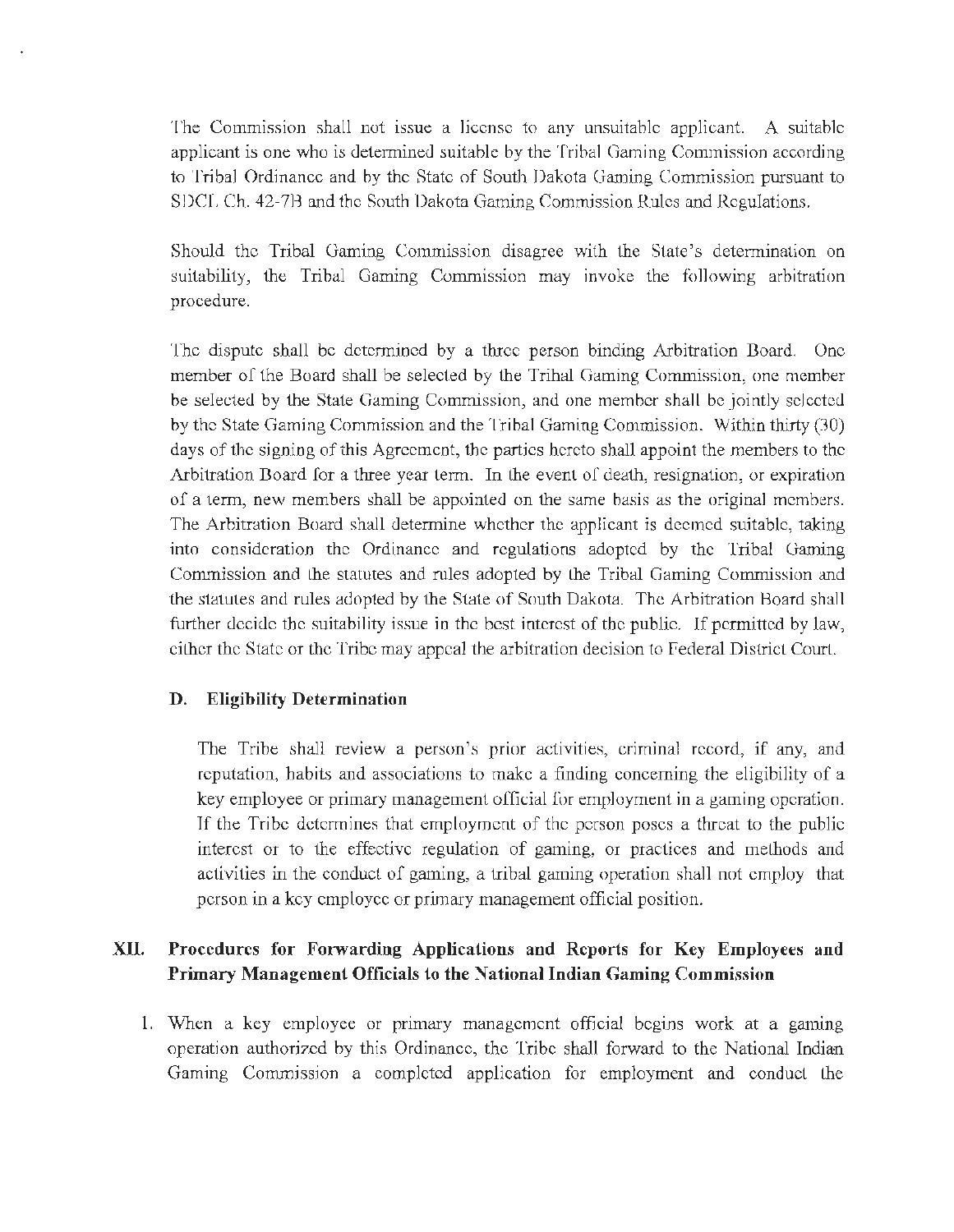background investigation and make the determination referred to in subsection D. of this section.

- 2. The Tribe shall forward the report referred to in subsection F. of this section to the National Indian Gaming Commission within sixty (60) days after an employee begins work or within sixty (60) days of the approval of this Ordinance by the Chairman of the National Indian Gaming Commission.
- 3. The gaming operation shall not employ as a key employee or primary management official a person who does not have license after ninety (90) days.

#### XIII. License Locations

The Tribe shall issue a separate license to each place, facility, or location on Indian lands where Class II gaming is conducted under this Ordinance.

#### XIV. Repeal

To the extent of inconsistency with this Ordinance, all prior Gaming Ordinances are hereby repealed.

DATE ADOPTED: July 21, 2016. RESOLUTION NO.: 16-70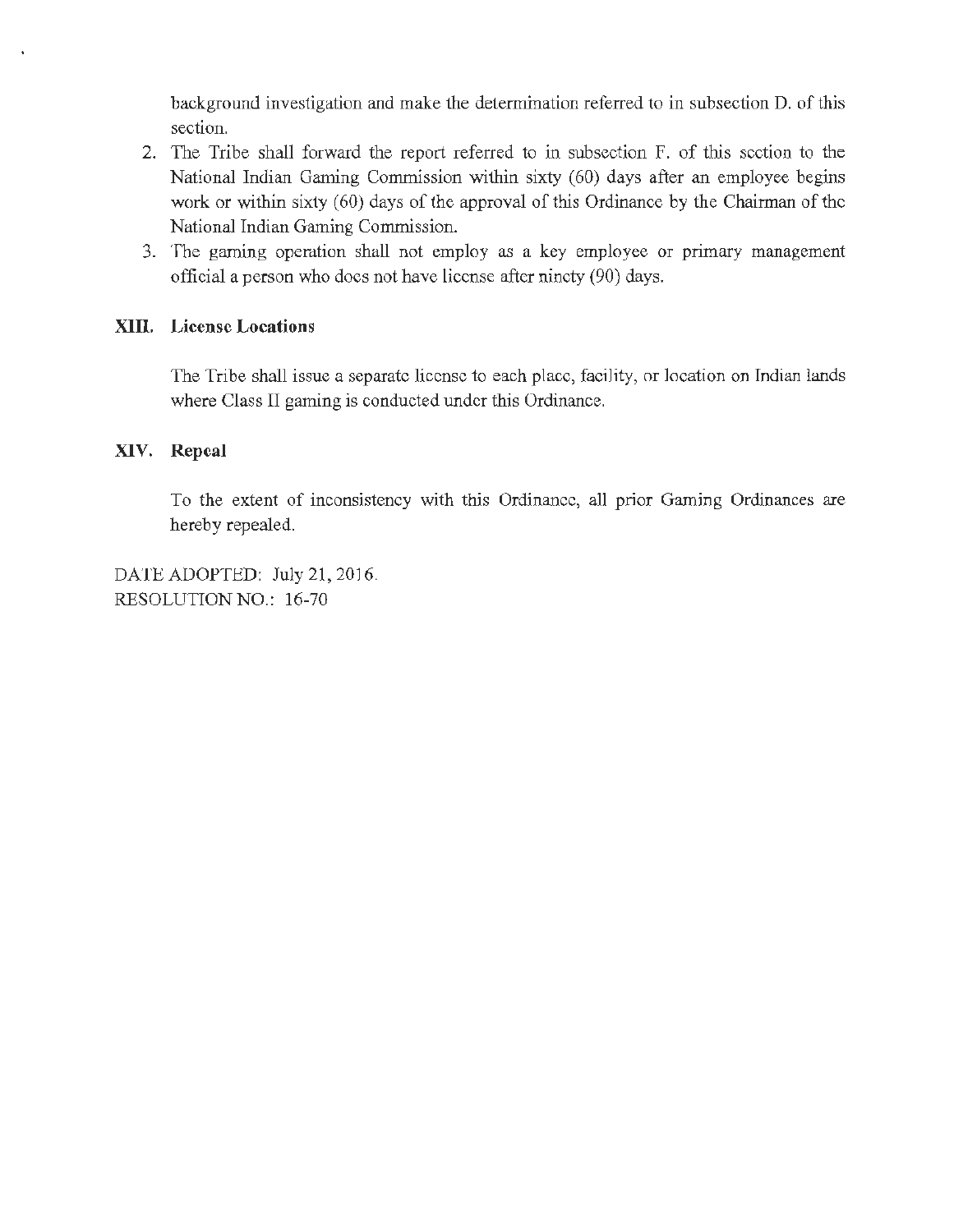#### TITLE 18 CLASS II GAMING ORDINANCE

#### I. Purpose

The Flandreau Santee Sioux Tribe, a federally recognized Indian tribe, organized pursuant to the Indian Reorganization Act of June 18, 1934 (48 Statute 984) and (25 U.S.C. Section 76) and a Constitution and By-Laws approved March 13, 1936 by the Secretary of the Interior and ratified by the members of the Flandreau Santee Sioux Tribe on April 4, 1936, through the Executive Conunittec of the Tribe empowered by the Constitution and Dy-Laws pursuant to Article VIII, Section l(f) to enact Ordinances, hereby enacts this Ordinance in order to govern und regulate the operation of Class II gaming operations on the Tribe's Indian lands.

#### II. Applicability

Unless specifically indicated, all provisions of this Ordinance shall apply to Class II gaming on the Tribe's lndian lands.

#### III. Definitions

A. Agent means: A person who is authorized to act for or in place of a principal.

#### B. Class II Gaming means:

- (1) the game of chance commonly known as bingo (whether or not electronic, computer, or other technologic aids are used in connection therewith)-
	- (a) which is played for prizes, including monetary prizes, with cards bearing numbers or other designations,
	- (b) in which the holder of the card covers such munbers or designations when objects, similarly numbered or designated, are drawn or electronically determined, and
	- (c) in which the game is won by the first per.son covering a previously designated arrangement of numbers or designations on such cards.
- $(2)$  Pull-tabs, lotto, punch boards, tip jars, instant bingo, and other games similar to bingo if played in the same location as bingo, and
- $(3)$  card games that-
	- ( a) are explicitly authorized by the laws of the State, or
	- (b) are not explicitJy prohibited hy the Jaws of the State and arc played at any location in the State, but only if such card games are played in confonnity with those laws and regulations (if any) of the State regarding hours or periods of operation of such card games or limitations on wagers or pot sizes in such card games.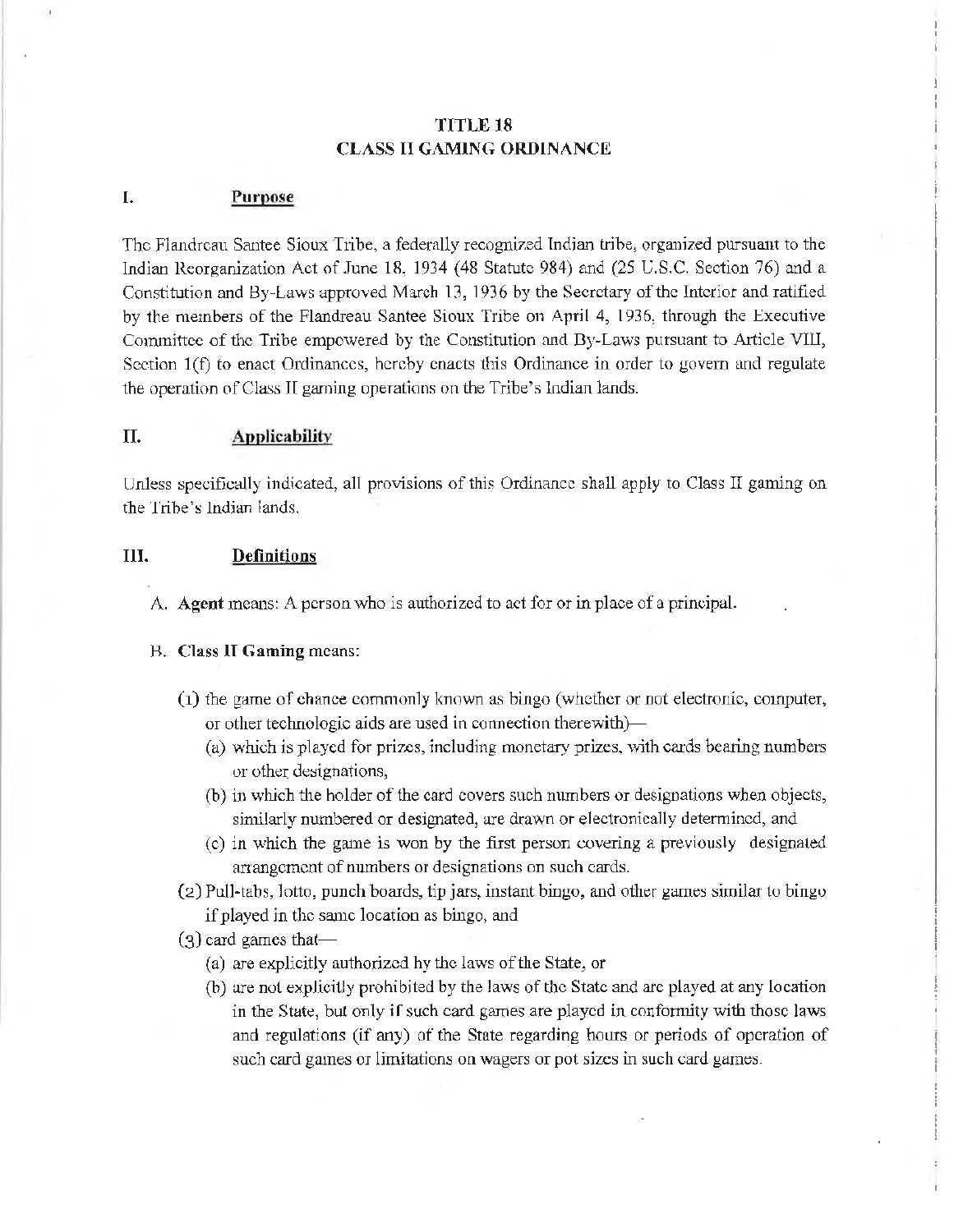- C. Facility License means: A separate license issued by the Tribe to each place, facility or location on Indian lands where the Tribe elects to allow class II or III gaming.
- D. Gaming Commission means: The Gaming Commission established to perform regulatory oversight and to monitor compliance with tribal, federal, and applicable state regulations.
- E. Indian lands means:
	- $(1)$  Land within the limits of the Flandreau Santee Sioux Tribe reservation; or
	- (2) Land over which the Tribe exercises govenunental power and that is either:
		- (a) Held in trust by the United Stales for the benefit of the Tribe or individual; or

 $\overline{a}$ 

 $\overline{1}$ 

(b) Held by the Tribe or individual subject to restriction by the United States against alienation.

#### F. Key Employee means:

- (1) A person who performs one or more of the following functions:
	- (a) bingo caller
	- (b) counting room supervisor
	- (c) chief of security
	- ( d) custodian of gaming supplies or cash
	- ( e) floor manager
	- (f) pit boss
	- (g) dealer
	- (h) croupier
	- (i) approver of credit, or
	- G) custodian of gaming devices including persons with access to cash and accounting records with such devices;
- $(2)$  If not otherwise included, any other person whose total cash compensation is in excess of  $$50,000.00$  per year;
- (3) lf not otherwise included, the four most highly compensated persons in the gaming operation;
- (4) Any other person designated by the Tribe as a key employee.

#### G. Primary Management Official means:

- (1) The person having management responsibility for a management contract.
- (2) Any person who has authority:
	- (a} To hire and fire employees; or
	- (b) To set up working policy for the gaming operation; or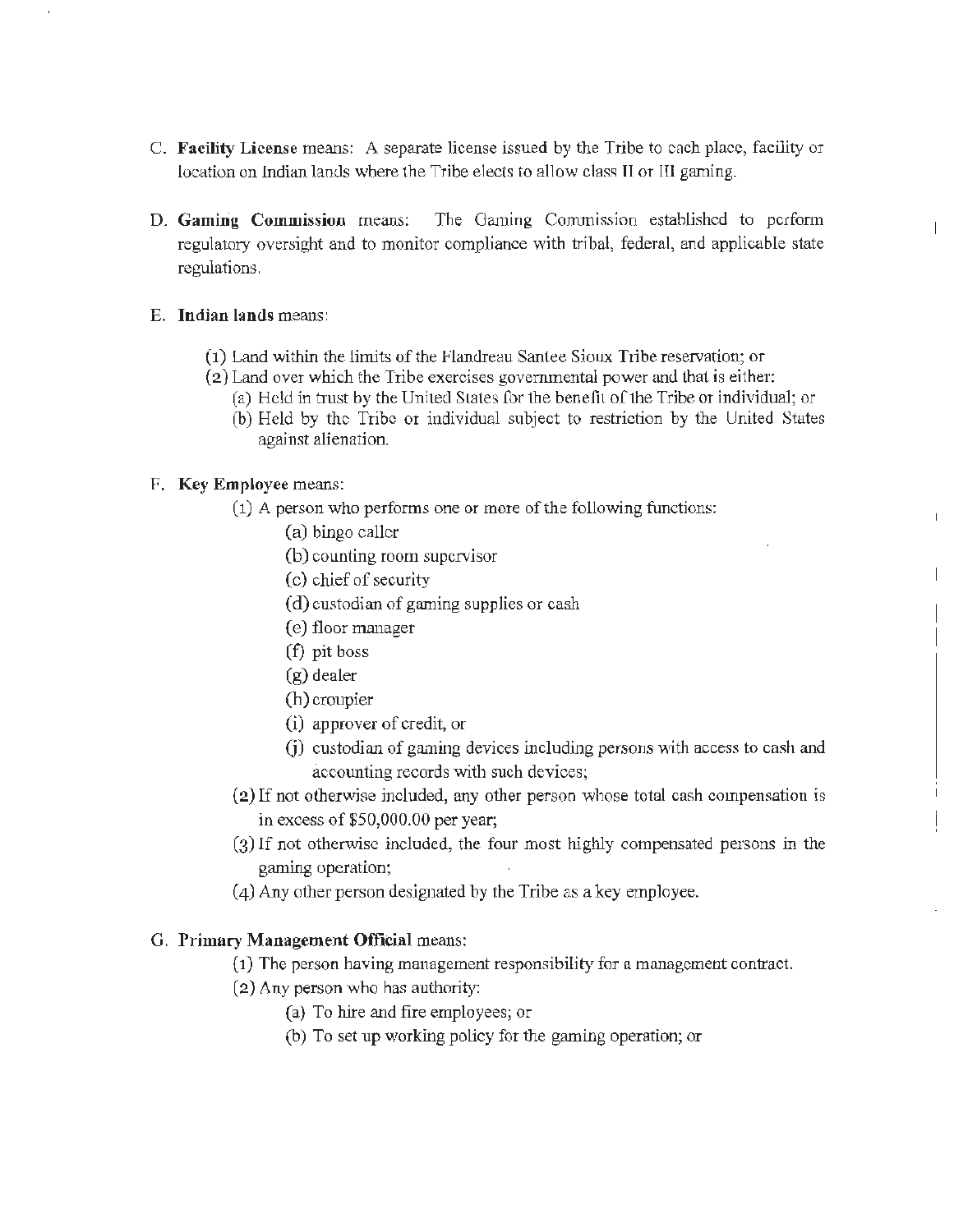- ( c) The Chief Financial Officer or other person who has financial management rcsponsi bility.
- (3) Any other person designated by the Tribe as a primacy management official.
- H. Principal means: A person who authorizes another to act on his or her behalf as an agent.
- I. Tribe means: The Flandreau Santee Sioux Tribe, a federally recognized Indian tribe,

#### IV. Gaming Authorized

 $\sim$ 

Class II gaming, as defined in the Indian Gaming Regulatory Act, P.L. 100~447, 25 U.S.C. Section 2703 (7) (A) ("IGRA") and by the regulations promulgated by the National Indian Gaming Commission at 25 C.F.R. Section 502.3 (as published in the Federal Register at 57 FR 12382-12393 April 9, 1992), is hereby authorized to be conducted on the Tribe's Indian lands. Nothing herein shall prohibit the use of agents for the conduct of bingo, as defined herein. For purposes of this Title, the acts of an agent, which occur on the Tribe's Indian lands, are deemed to be the acts of the principal.

#### v. Ownership of Gaming

The Tribe shall have the sole proprietary interest in and responsibility for the conduct of any gaming operation authorized by this Ordinance.

#### VI. Use of Net Gaming Revenue

- A. Net revenues from Class II gaming shall be used only for the following purposes:
	- $(1)$  To fund tribal government operations and programs;
	- (2) To provide for the general welfare of lhe Tribe and its members;
	- (3) To promote tribal economic development;
	- (4) Donate to charitable organizations; or
	- $(5)$  To help fund operations of local government agencies.
- B. If the Tribe elects to make per capita payments to tribal members, it shall authorize such payments solely upon approval of a plan submitted to the Secretary of the Interior under 25 U.S.C. Section 2710 (b) (3).
- Vil. Audit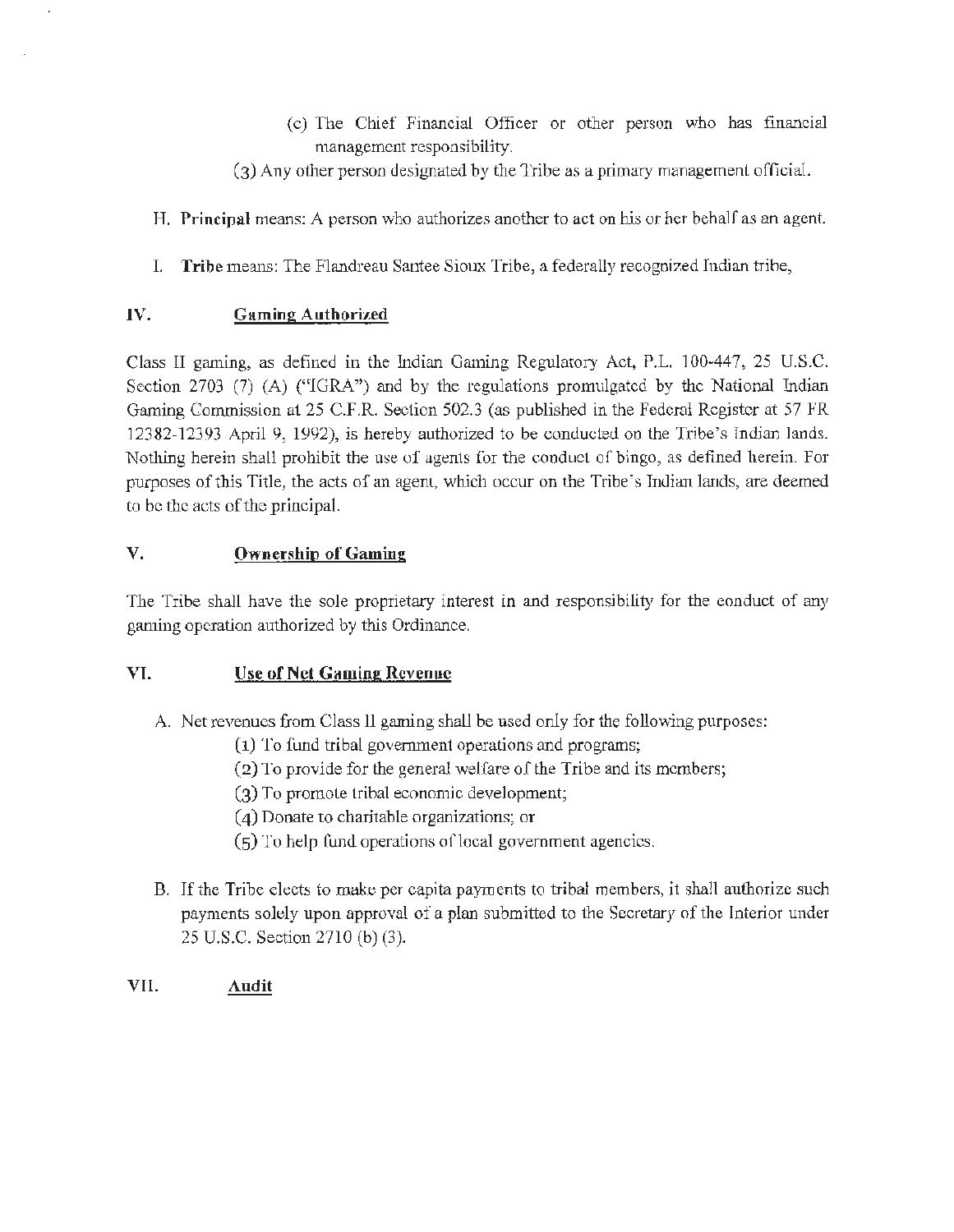- A. The Tribe shall cause to he conducted annually an independent audit of gaming operations and shall submit the resulting audit reports to the National Indian Gaming Commission.
- B. All gaming related contracts that result in the purchase of supplies, services, or concessions in excess of \$25,000.00 annually, except contracts for professional legal and accounting services, shall be specifically included within the scope of the audit conducted under subsection A.

#### VIII. Protection of the Environment and Puhlic Health and Safety

Class II gaming facilities shall be constructed, maintained and operated in a manner that adequately protects the environment and the health and safety of the public.

## IX. Procedures for Resolving Disputes Between the Gaming Public and the Tribe or the Management Contractor

The Flandreau Santee Sioux Tribe recognizes the possibility of disputes concerning gaming activities with the public. To resolve these disputes and promote the best interest of the Royal River Casino, the Tribe shall implement the following procedures for dispute resolution between the public and the Tribe or the Management Contractor.

- A Any person who has any dispute or disagreement that involves currency, tokens, coins, jackpot wins or any other thing of value may pursue resolution in the following order if the issue is unresolved:
	- (1) Submit the dispute in writing to the Manager of Royal River Casino.
	- $(2)$  Submit the dispute with a copy of the Manager's decision to the Gaming Commission.
	- (3) Suhmit the written dispute, with both written decisions, to the Flandreau Santee Sioux Tribal Court, pursuant to the Tribal Law and Order Code.
- B. The Complainant shall submit a written dispute to the General Manager of Royal River Casino. The General Manager is hereby given the authority to resolve the dispute. A record of all proceedings, meetings or negotiation shall be preserved in written form by the General Manager. The General Manager shall file a written report detailing the resolution of any matter at this level.

Should any dispute not be resolved at level one, the General Manager shall inform the Complainant of their right to appeal the complaint to the Flandreau Santee Sioux Tribal Gaming Commission. The Manager shall provide the Gaming Commission all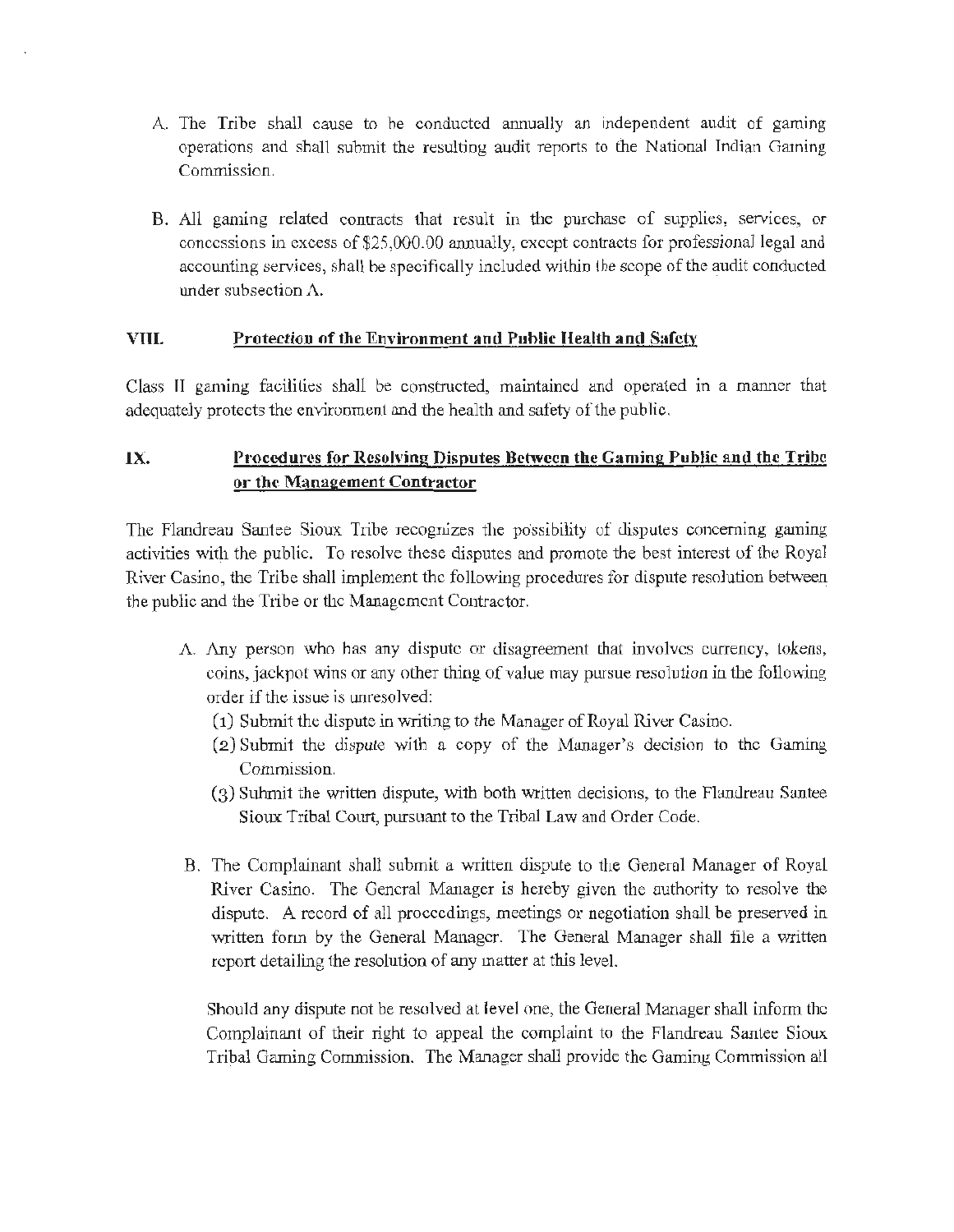necessary and pertinent information regarding the complaint. The Gaming Commission shall utilize Section 10.3 of the FSST Gaming Regulations to attempt to informally resolve the complaint. lf there is no informal resolution of the complaint, the Gaming Commission shall proceed to a formal resolution pursuant to Section 10.5 of the Gaming Regulations.

 $\overline{1}$ 

ł

 $\frac{1}{2}$  $\ddot{\cdot}$ 

÷

The above two sections of the Gaming Regulations are utilized only for the dispute resolution within this context shall not be utilized as disciplinary proceedings pursuant to Chapter 10 of the Gaming Regulations. The Gaming Commission shall have the authority to overrule any decision of the General Manager of the Royal River Casino for dispute resolution.

The Gaming Commission shall document and maintain each dispute resolution matter presented for resolution and shall notify in writing the Complainant and the General Manager of the Gaming Commission's decision on the respective dispute. The complainant may appeal to level three if dissatisfied with the resolution at level two.

The Complainant may appeal the decision of the Gaming Commission to the Flandreau Santee Sioux Tribal Court. The Complainant shall be required to foJJow the rules of civil 1 procedure as established within the Flandreau Santee Sioux Tribal Law and Order Code.

#### x. Facility Licenses

The Tribe shall issue a separate license to each place, facility or location on Indian lands where class II gaming is conducted under this Ordinance.

#### XI. Agent For Service of Process

The Flandreau Santee Sioux Tribe's agent for service of process of any official determination, order, or notice of violation from the National Indian Gaming Commission shall be the President of the Flandreau Santee Sioux Tribe, PO Box 283, Flandreau SD 57028.

#### XJI. License Application Forms

A. The following notice shall be placed on the application form for a key employee or a primary management official before that form is filled out by an applicant:

> In compliance with the Privacy Act of 1974, the following information is provided: Solicitation of the information on this form is authorized by 25 U.S.C. § 2701 *et. seq.* The purpose of the requested information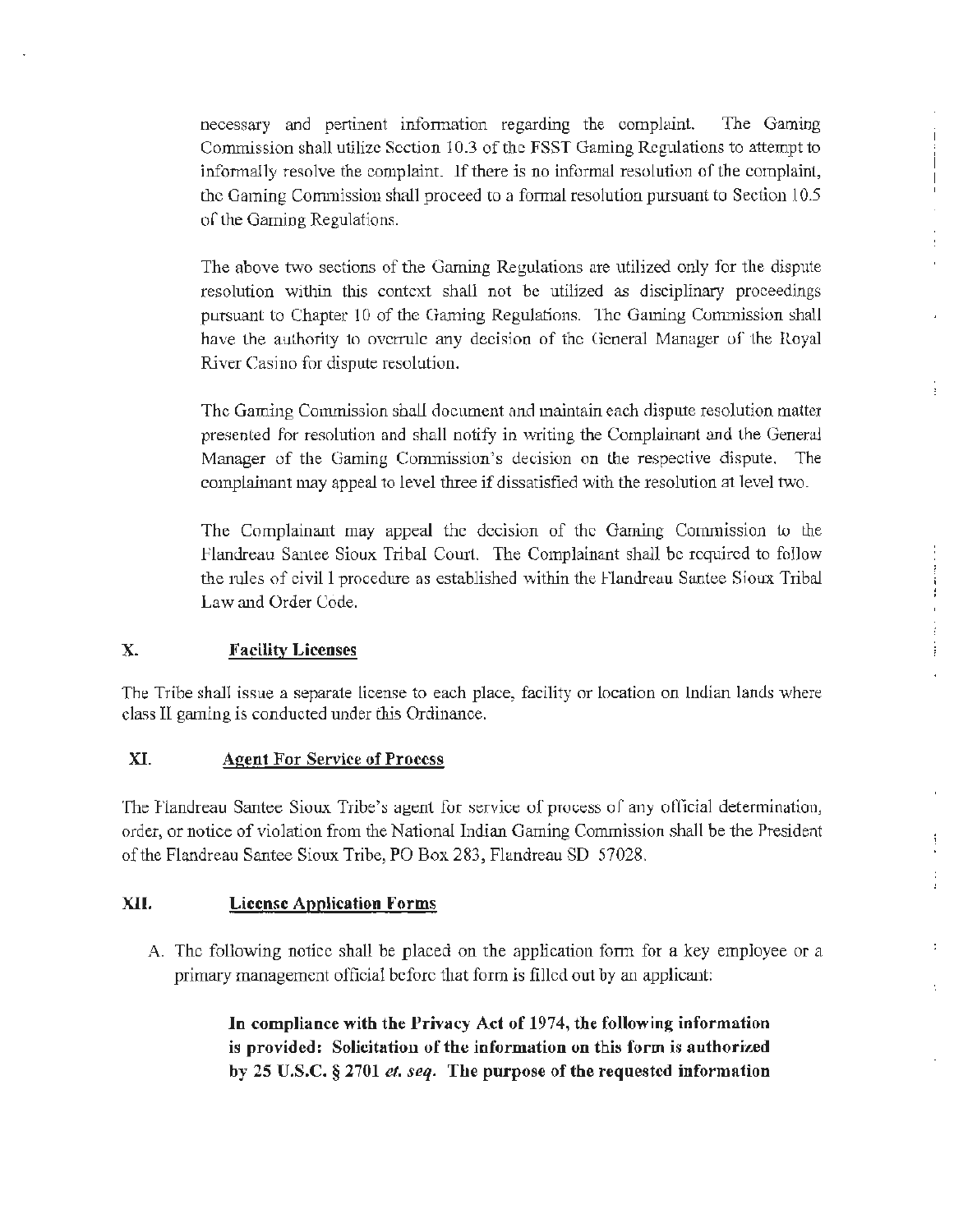is to determine the eligibility of individuals to be employed in a gaming operation. The information will be used by National lndiao Gaming Commission members and staff who have need for the information in their performance of their official duties. The information may be disclosed to appropriate Federal, Tribal, State, local, or foreign law enforcement and regulatory agencies when relevant to civil, criminal or regulatory investigations or prosecutions or when pursuant to a requirement by a Tribe or the National Indian Gaming Commission in connection with the hiring or firing of an employee, the issuance or revocation of a gaming license, or investigations of activities while associated with a Tribe or a gaming operation. Failure to consent to the disclosures indicated in this notice will result in a Tribe's being unable to hire you in a primary management official or key employee position.

The disclosure of your Social Security Number (SSN) is voluntary. However, failure to supply a SSN may result in errors in processing your application.

- B. Existing key employees and primary management officials shall either:
	- (1) complete a new application form that contain~ a Privacy Act notice; or
	- (2) sign a statement that contains the Privacy Act notice and consent to the routine uses described in that notice.

÷

C. The following notice shall be placed in the application form for a key employee or a primary official before that form is filled out by an applicant:

> A false statement on any part of your application may be grounds for not hiring you, or for firing you after you begin work. Also, you may be punished by fine or imprisonment. (U.S. Code, Title 18, Section 1001).

D. The Tribe shall notify in writing existing key employees and primary management officials that they shall either:

(1) Complete a new application fonn that contains a notice regarding false statements; or (2) Sign a statement that contains the notice regarding false statements.

#### XIX. Background Investigatious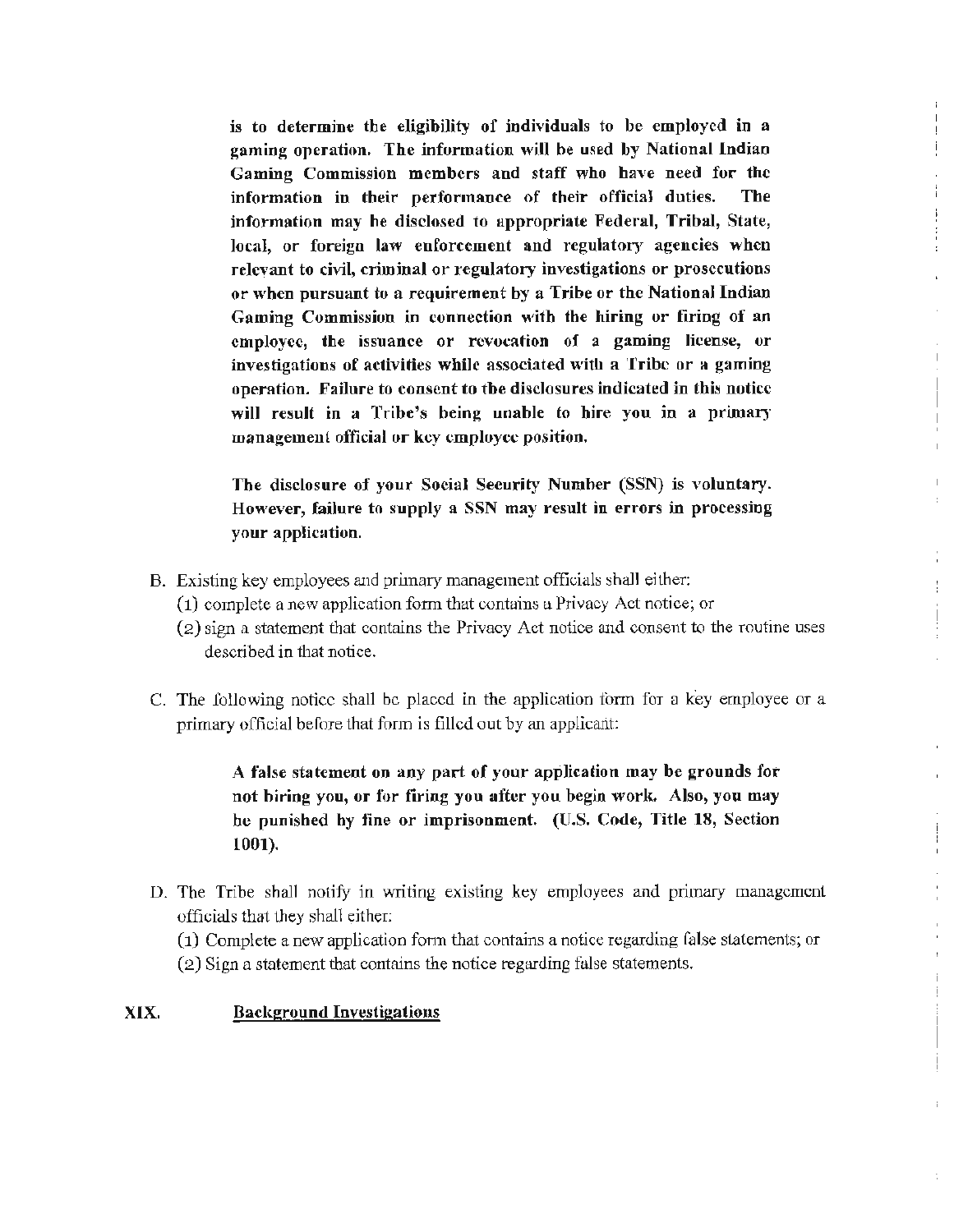- A. The Tribe shall perform a background investigation for each primary management officiaJ and key employee in its gaming operation.
- B. The Tribe shall obtain from each primary management official and key employee all of the following information:
	- $(1)$  Full name, other names used (oral or written), social security number(s), hirth date, place of birth, citizenship, gender, all languages (spoken or written);
	- $(2)$  Currently, and for the previous five  $(5)$  years, business and employment positions held, ownership interests in those businesses, business and residence addresses, and driver license numbers;
	- (3) The names and current addresses of at least three (3) personal references who were acquainted with the applicant during each period of residence listed under paragraph (B) (2) of this section;
	- (4) Currem business, residential and cellular telephone munbers;
	- $(5)$  A. description of any existing and previous business relationships with other tribes, including any ownership interests in the businesses;
	- $(6)$  A description of any existing and previous business relationships with the gaming industry generally, including ownership interests in those businesses;
	- (7) The name and address of any Licensing or regulatory agency with which the person has filed an application for a license or permit related to gaming, whether or not such license or permit was granted;
	- (8) For each felony for which there is an ongoing prosecution or a conviction, the charge, the name and address of the court involved, and the date of disposition, if any;
	- (9) Por each misdemeanor conviction or ongoing misdemeanor prosecution (excluding minor traffic violations), within ten (10) years of the date of the application, the name and address of the court involved and the date of disposition, if any;
	- (10) For each criminal charge (excluding minor traffic charges), whether or not there is a conviction, if such criminal charge is \vi.thin ten (I) years of the date of the application and is not otherwise listed pursuant to paragraph  $(B)$  (8) or  $(B)$  (9) of this section, the criminal charge, the name and address of the Court involved and the date of disposition, if any;
	- (11) The name and address of any licensing or regulatory agency with which the person has filed an application for an occupational license or pennit, whether or not such licensee or permit was granted;
	- (12) A current photograph;
	- $(13)$  Any other information the Tribe deems relevant; and
	- (14) Fingerprints obtained in accordance with procedures adopted by the Tribe according to 25 C.F.R. § 522.2 (h).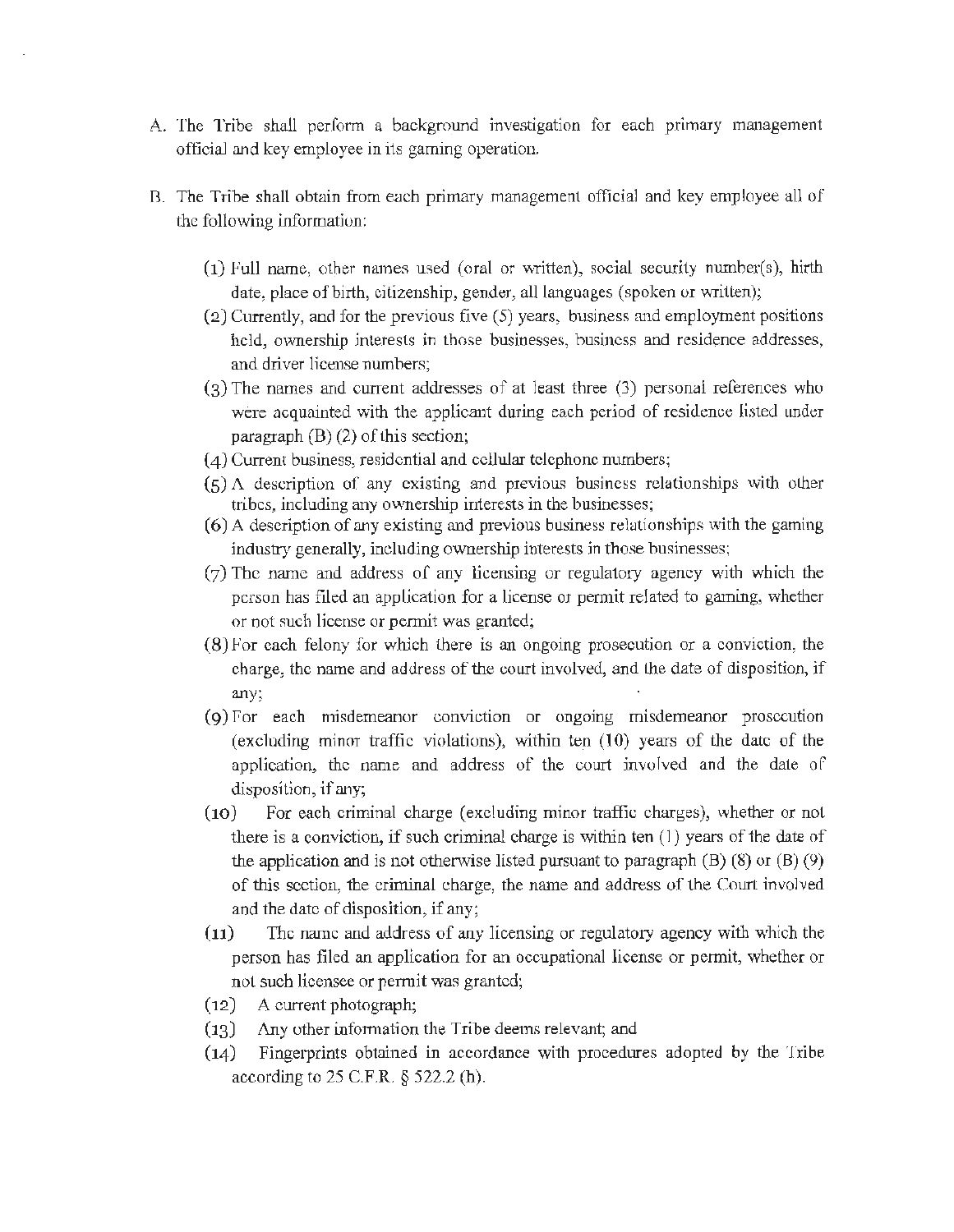C. When a primary management official or key employee is employed by the Tribe, a complete application file, containing all of the information listed in Section 1, shall be maintained.

#### xx. Procedures for Conducting Background Investigations

- A. The Gaming Commission, or its designee, shall employ or engage an investigator to conduct a background investigation of each applicant for a primary mmiagement official or key employee position. The investigation must be sufficient to allow the Gaming Commission to make an eligibility determination under this ordinance. The investigator shall:
	- $(1)$  Verify the applicant's identity through items such as a social security card, driver's license, birth certificate or passport;
	- (2) Contact each personal and business reference provided in the license application, when possible;
	- (3) Conduct a personal credit check;
	- (4) Conduct a civil history check for past or outstanding judgments, current liens, past or pending lawsuits, and any other information deemed to be relevant;
	- (5) Conduct a criminal history records check by submitting the applicant's fingerprints to the National Jndian Gaming Commission or 10 another law enforcement agency for forwarding to the Federal Bureau of Investigation to perform a criminal history records check utilizing the Federal Burcau of Investigation's data base;
	- $(6)$  Based on the results of the criminal history records check, as well as information acquired from an applicant's self-reporting or from any other source, obtain information from the appropriate court regarding any past felony and/or misdemeanor convictions or ongoing prosecutions within the past 10 years;
	- (7) Inquire into any previous or existing business relationships with the gaming industry, including with any Indian tribes with gaming operations, by contacting the entities or tribes;
	- $(8)$  Verify the applicant's history and current status with any licensing agency by contacting the agency; and
	- (9)Take other appropriate steps to verify the accuracy of the information, focusing on any problem areas noted.

#### :XXI. Investigative Reports

- A. The Tribe shall create and maintain an investigative report for each background investigation of a primary management official or key employee.
- B. An investigative report shall include all of the following: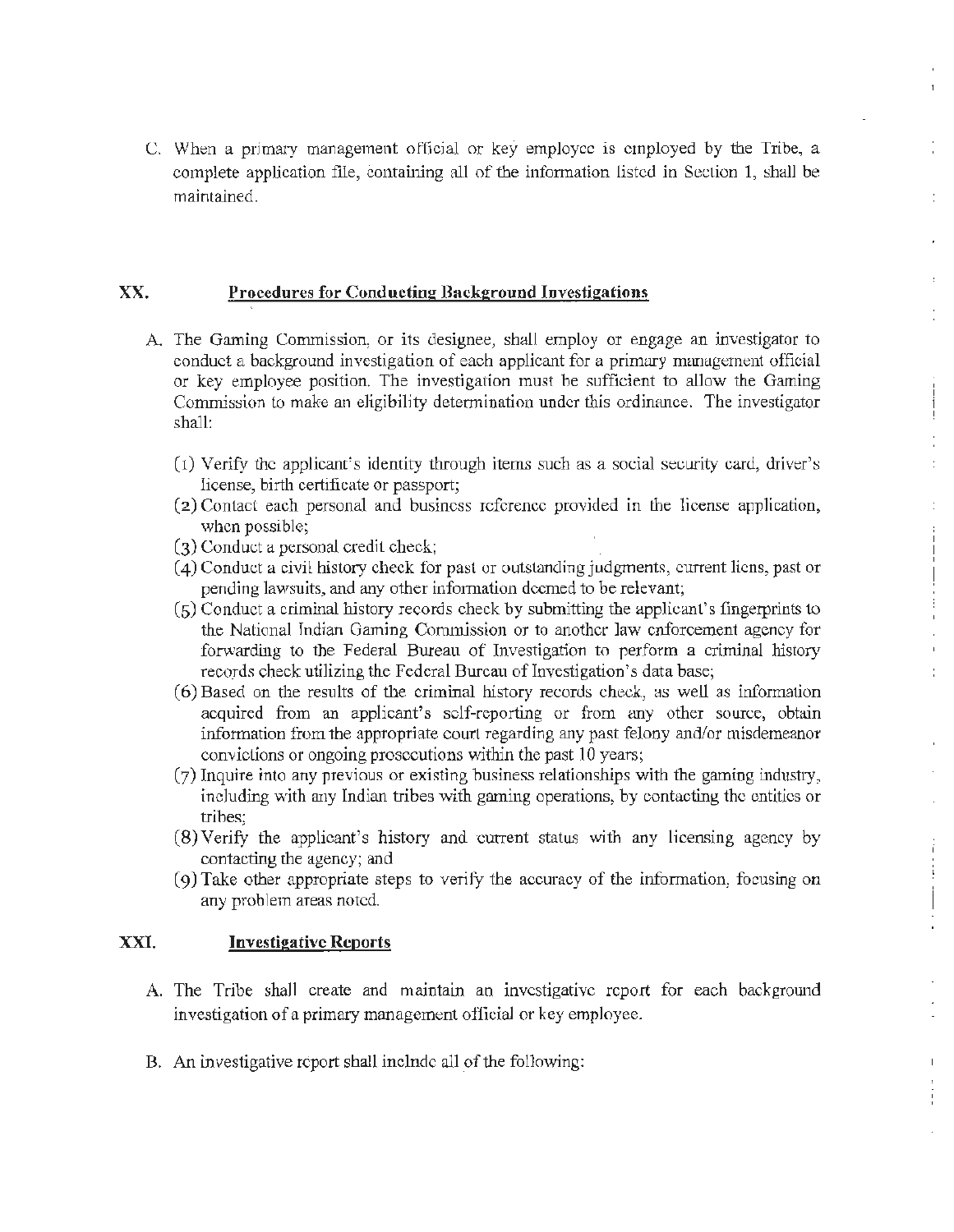- (1) steps taken in conducting a background investigation;
- (2) results obtained;
- (3) conclusions reached; and
- $(4)$  the basis for those conclusions.

#### XXII. **Eligibility Determination**

- A. The Tribe shall review a person's prior activities, criminal record, if any, and reputation, habits and associations to make a finding concerning the eligibility or a key employee or primary management official for employment in a gaming operation.
- B. If the Tribe detennines that employment of the person poses a threat to the public interest or to the effective regulation of gaming, or creates or enhances dangers of unsuitable, unfair, or illegal practices and methods and activities in the conduct of gaming, a tribal gaming operation shall not employ that person in a key employee or primary management official position.
- C. Copies of the eligibility determination shall be included with the notice of results that must be submilted to the National Indian Gaming Commission before the licensing of a primary management official or key employee.

#### XXlll. Notice of Results of Background Investigations

- A. Before issuing a license to a primary management official or key employee, the Gaming Commission shall prepare a notice of results of the applicant's background investigation to submit to the National Indian Gaming Commission. The notice of results must be submitted to the National Indian Gaming Commission no later than 60 days after the applicant begins working for the Tribe.
- B. The notice of results shall include the following information:
	- $(1)$  The applicant's name, date of birth, and social security number;
	- (2) The date on which the applicant began, or will begin, working as a primary management official or key employee;
	- $(3)$  A summary of the information presented in the investigative report, including:
		- (a) licenses that have previously been denied;
		- (b) gaming licenses that have been revoked, even if subsequently reinstated;
		- ( c) every lmown criminal charge brought against the applicant within the last 10 years of the date of the application; and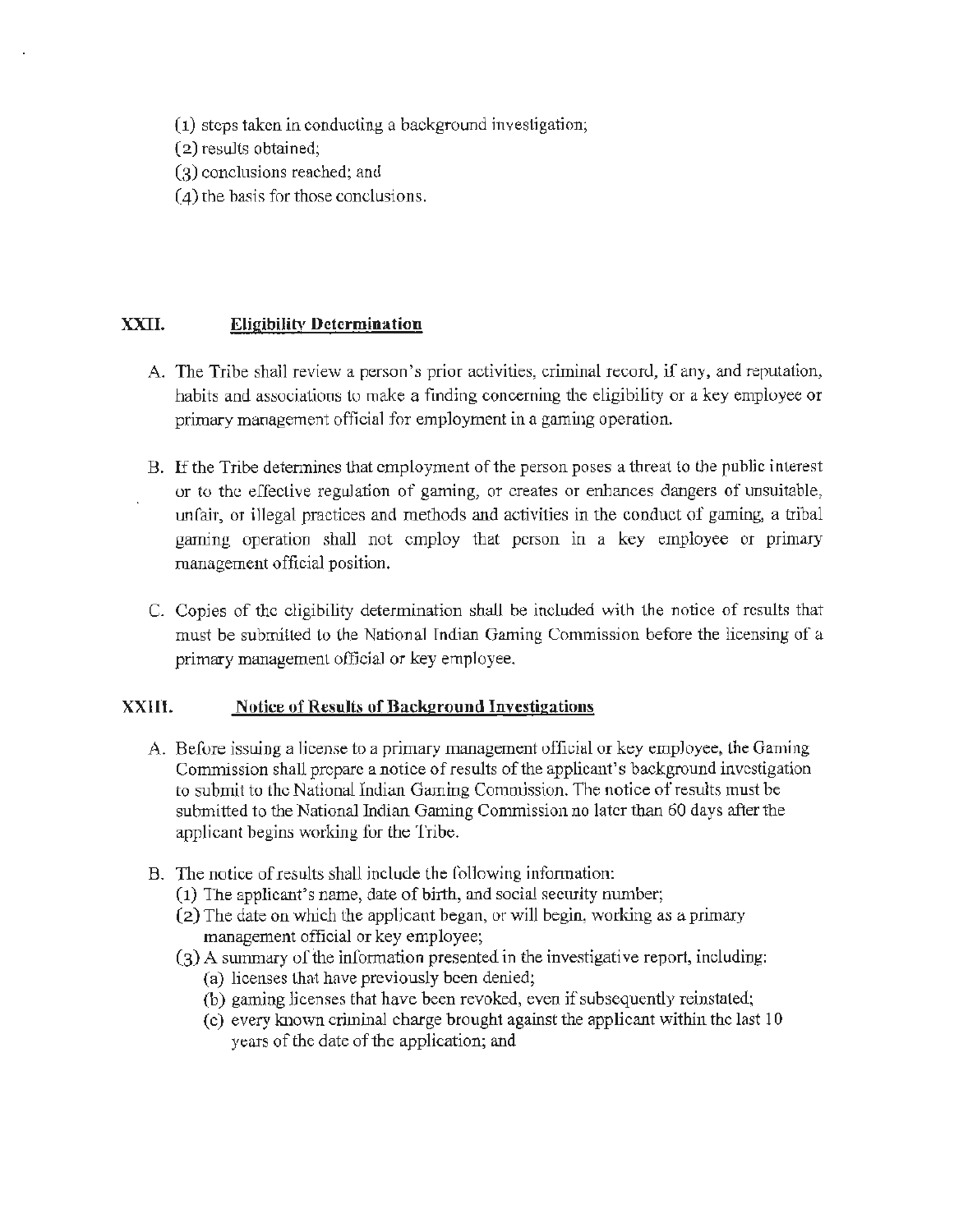- ( d) every felony offen.se of which the applicant has been convicted or any ongoing prosecution; and
- C. A copy of the eligibility determination.

#### XXIV. Granting a Gaming License

- A. All primary management officials and key employees of the gaming operation must have a gaming license issued by the Tribe.
- B. The Gaming Commission is responsible for granting and issuing gaming licenses to primary management officials and key employees.
- C. The Gaming Commission may license a primary management official or key employee applicant after submitting a notice of results of the applicant's background investigation to the National Indian Gaming Conunission.
- D. The Gaming Commission shall notify the National Indian Gaming Commission of the issuance of a license to a primary management official or key employee within 30 days of issuance.
- E. The Tribe shall not employ an individual in a primary management official or key employee position who does not have a license after 90 days of beginning work at the gaming operation.
- F. The Gaming Commission must reconsider a license application for a primary management official or key employee if it receives a statement of itemized objections to issuing such a license from the National Indian Gaming Commission, and those objections are received within 30 days of the National Indian Gaming Commission receiving a notice of results of the applicant's background investigation.
- G. The Gaming Commission shall take the National Indian Gaming Commission's objections into account when reconsidering a license application.
- H. The Tribe will make the final decision whether to issue a license to an applicant for a primary management official or key employee position.
- I. lf the Gaming Commission has issued a license to a primary management official or key employee before receiving the National Indian Gaming Commission's statement of objections or notice that the primary management official or key employee is not eligible for employment, the Tribe shall do the following: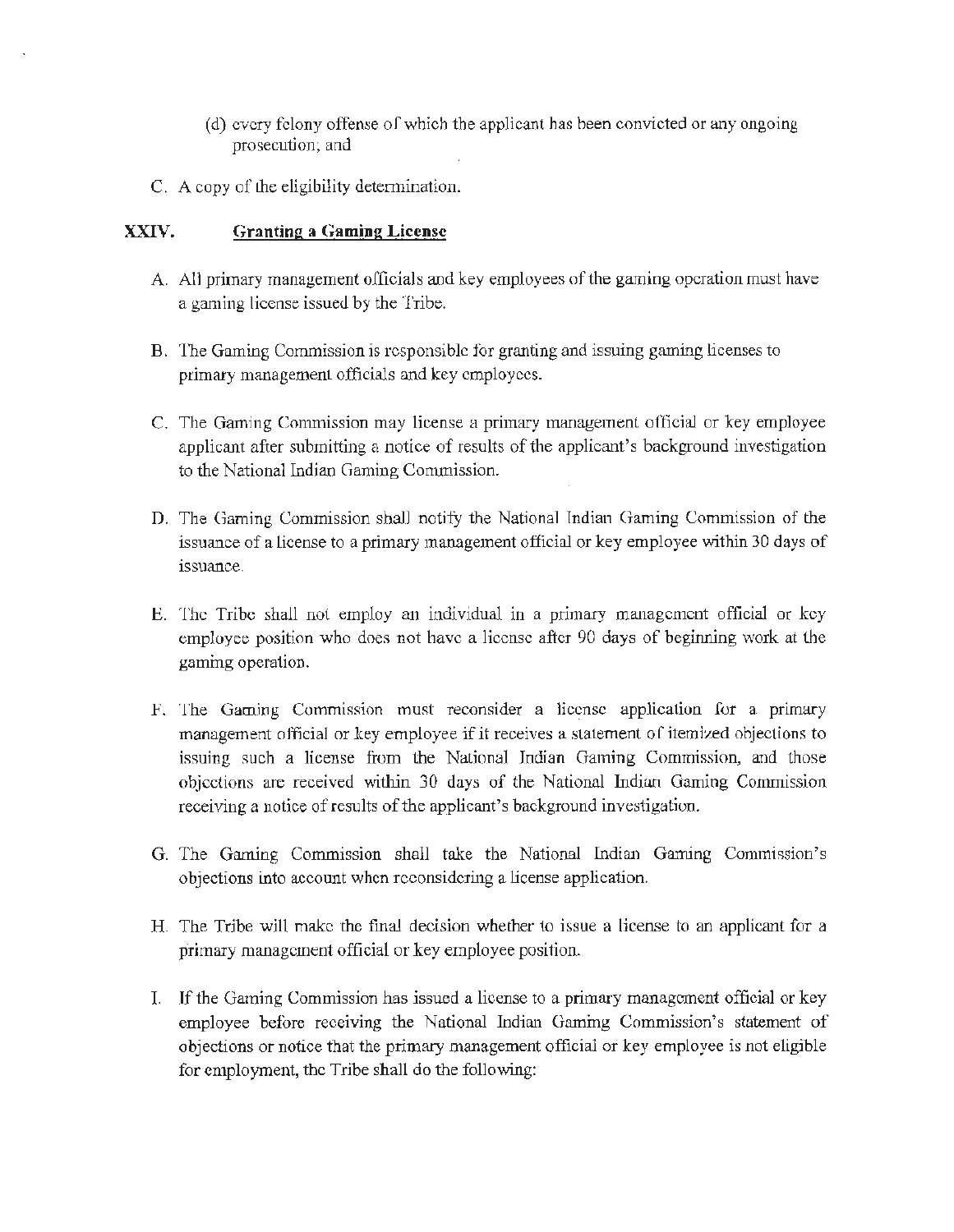- (1) Immediately suspend the license;
- (2) Provide the licensee with written notice of the suspension and the proposed revocation; and
- (3) Notify the License of a time and a place for a meeting on the proposed revocation of the license. The right to a hearing vests only when a license if granted under an ordinance approved hy the Chairman of the National Indian Gaming Commission.

 $\mathbf{1}$ 

- $(4)$  Following a revocation hearing, the Tribe shall decide to revoke or to reinstate the license.
- (5) The Tribe shall notify the National Indian Gaming Commission of its decision.

#### xxv. Denving Gaming Licenses

- A. The Gaming Commission shall not license a primary management official or key employee if an authorized Tribal official determines, that licensing the person:
	- $(1)$  Poses a threat to the public interest;
	- $(2)$  Poses a threat to the effective regulation of gaming; or
	- (3) Creates or enhances the dangers of unsuitable, unfair or illegal practices, methods and/or activities in the conduct of gaming.
- B. When the Gaming Commission does not issue a license to an applicant for a primary management official or key employee position, or revokes a previously issued license after reconsideration, it shall:
	- (1) Notify the National Indian Gaming Commission; and
	- (2) Porward copies of its eligibility determination and notice of results of the applicant's background investigation to the National Indian Gaming Conunission for inclusion in the Indian Gaming Individuals Record System.

#### XXVI. **Fingerprints**

The Tribe shall petform a background investigation for each primary management official and key employee of the gaming operation. The Tribe shall obtain. fingerprints from each primary management official and key employee. Fingerprints will be forwarded to the National Indian Garning Commission for processing through the Federal Bureau of Investigation and the National Criminal Information Center to determine the applicant's criminal history, if any.

#### XXVII. Records Retention

A. The Gaming Commission shall retain, for no Jess than three (3) years from the date a primary management official or key employee is tenninated from employment with the Tribe, tbe following docwnentation: (1) Applications for licensing;